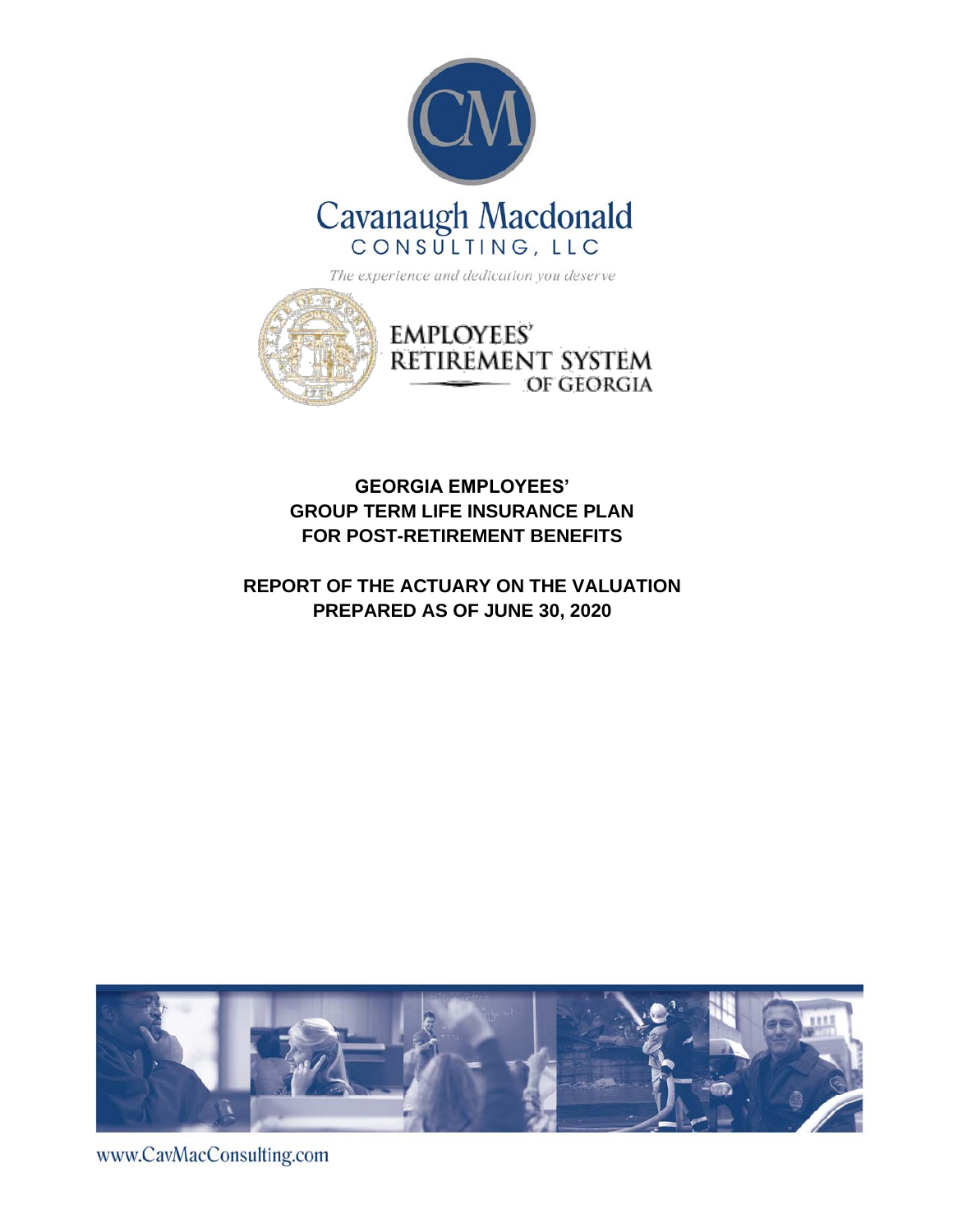

April 15, 2021

Board of Trustees Employees' Retirement System of Georgia Two Northside 75, Suite 300 Atlanta, GA 30318-7701

Attention: Mr. James A. Potvin, Executive Director

Members of the Board:

Chapters 47-2 and 47-19 of the Code of Georgia which govern the operation of the Georgia Employees' Group Term Life Insurance Plan provide that the actuary shall make periodic valuations of the contingent assets and liabilities of the Insurance Plan on the basis of regular interest and the tables last adopted by the Board of Trustees. In this report, we have determined liabilities for life insurance benefits payable upon death after retirement (Post-Retirement).

We have submitted the report giving the results of the valuation of the Plan prepared as of June 30, 2020. The report indicates that employee contributions at the rate of 0.45% of active payroll for Old Plan members of the Employees' Retirement System, and 0.23% of active payroll for New Plan members of the Employees' Retirement System, certain members of the Legislative Retirement System and certain members of the Judicial Retirement System are sufficient to support the postretirement benefits of the Plan. No employer contribution is required for the fiscal year ending June 30, 2023 for pre-retirement benefits.

Since the previous valuation, various economic and demographic assumptions and actuarial methods have been revised to reflect the results of the experience investigation for the five-year period ending June 30, 2019. A complete list of these changes is provided on page 2 of this report.

In preparing the valuation, the actuary relied on data provided by the System. While not verifying data at the source, the actuary performed tests for consistency and reasonableness. Our firm, as actuary, is responsible for all of the actuarial trend data in the financial section of the annual report and the supporting schedules in the actuarial section of the annual report.

In our opinion, the valuation is complete and accurate, and the methodology and assumptions are reasonable as a basis for the valuation. The valuation takes into account the effect of all amendments to the System enacted through the 2020 session of the General Assembly.

> Off Offices in Kennesaw, GA • Bellevue, NE 3550 Busbee Pkwy, Suite 250, Kennesaw, GA 30144 Phone (678) 388-1700 • Fax (678) 388-1730 www.CavMacConsulting.com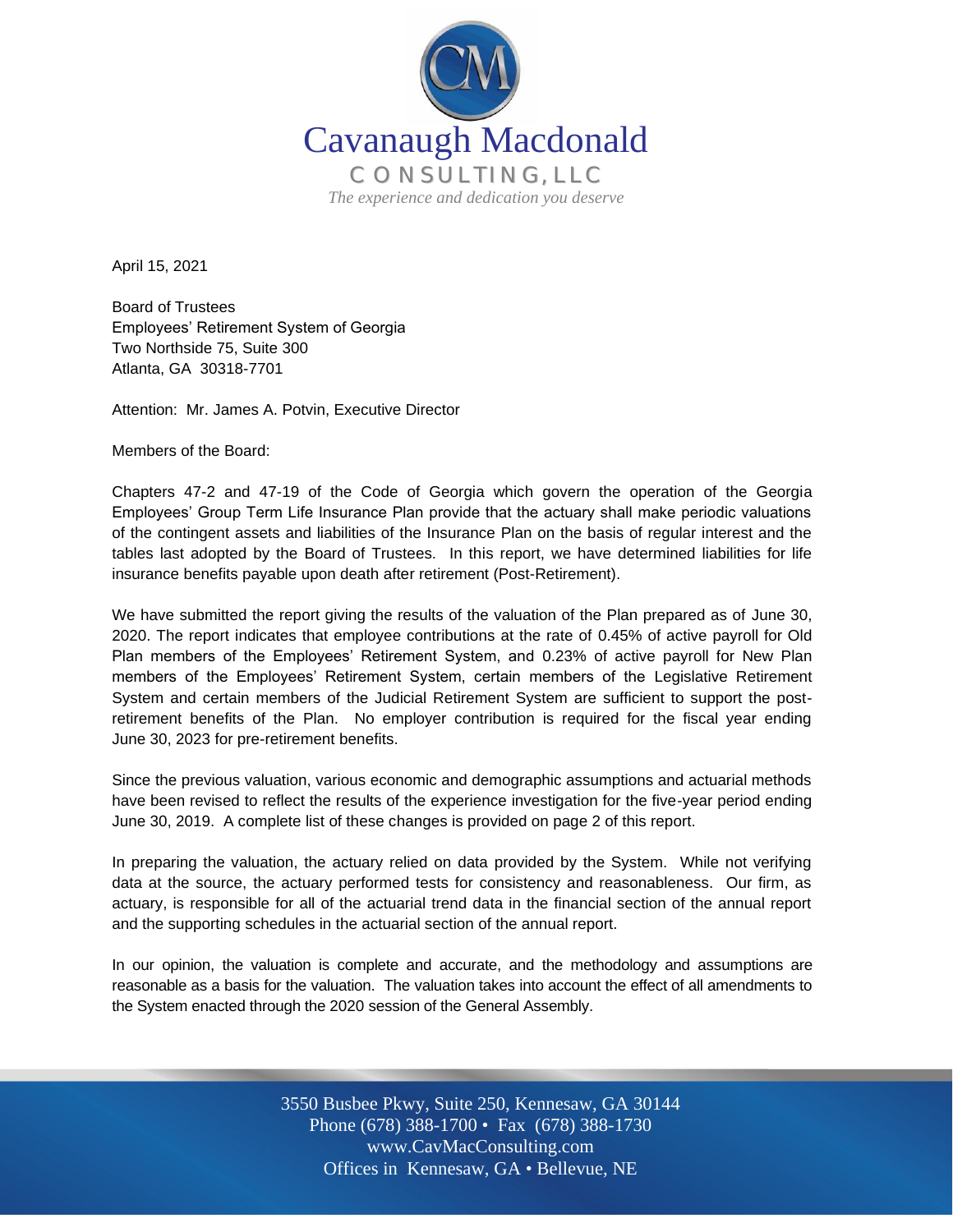

Board of Trustees April 15, 2021 Page 2

Effective with the June 30, 2017 valuation, the assumed rate of return will be reduced by 0.10% (10 basis points) from the immediate prior actuarial valuation, as long as the actual rate of return for the fiscal year ending with the current valuation date exceeds the assumed rate of return from the immediate prior actuarial valuation. The assumed rate of return may not decrease below 7.00% net of investment expenses. Since the actual rate of return for the year ending June 30, 2020 was less than 7.30%, the assumed rate of return used in the current valuation remained at 7.30%.

The System is funded on an actuarial reserve basis. The actuarial assumptions recommended by the actuary and adopted by the Board are in the aggregate reasonably related to the experience under the System and to reasonable expectations of anticipated experience under the System. The assumptions and methods used for financial reporting purposes meet the parameters set by Actuarial Standards of Practice (ASOPs). The funding objective of the plan is that contribution rates over time will remain level as a percent of payroll. The valuation method used is the entry age normal cost method. The normal contribution rate to cover current cost has been determined as a level percent of payroll. Gains and losses are reflected in the total unfunded accrued liability which is being amortized on a level dollar basis in accordance with the funding policy adopted by the Board. In our opinion, the Plan is operating on an actuarially sound basis and the sufficiency of the funds to provide the benefits called for by the Plan may be safely anticipated.

The Plan and the employers are required to comply with the financial reporting requirements of GASB Statements No. 74 and 75. The necessary disclosure information is provided in separate supplemental reports.

This is to certify that the independent consulting actuary is a member of the American Academy of Actuaries and has experience in performing valuations for public retirement systems, that the valuation was prepared in accordance with principles of practice prescribed by the Actuarial Standards Board, and that the actuarial calculations were performed by qualified actuaries in accordance with accepted actuarial procedures, based on the current provisions of the retirement system and on actuarial assumptions that are internally consistent and reasonably based on the actual experience of the Plan.

We note that as we are preparing this report, the world is in the midst of a pandemic. We have considered available information, but do not believe that there is yet sufficient data to warrant the modification of any of our assumptions prior to the upcoming experience study.

In order to prepare the results in this report, we have utilized appropriate actuarial models that were developed for this purpose. These models use assumptions about future contingent events along with recognized actuarial approaches to develop the needed results.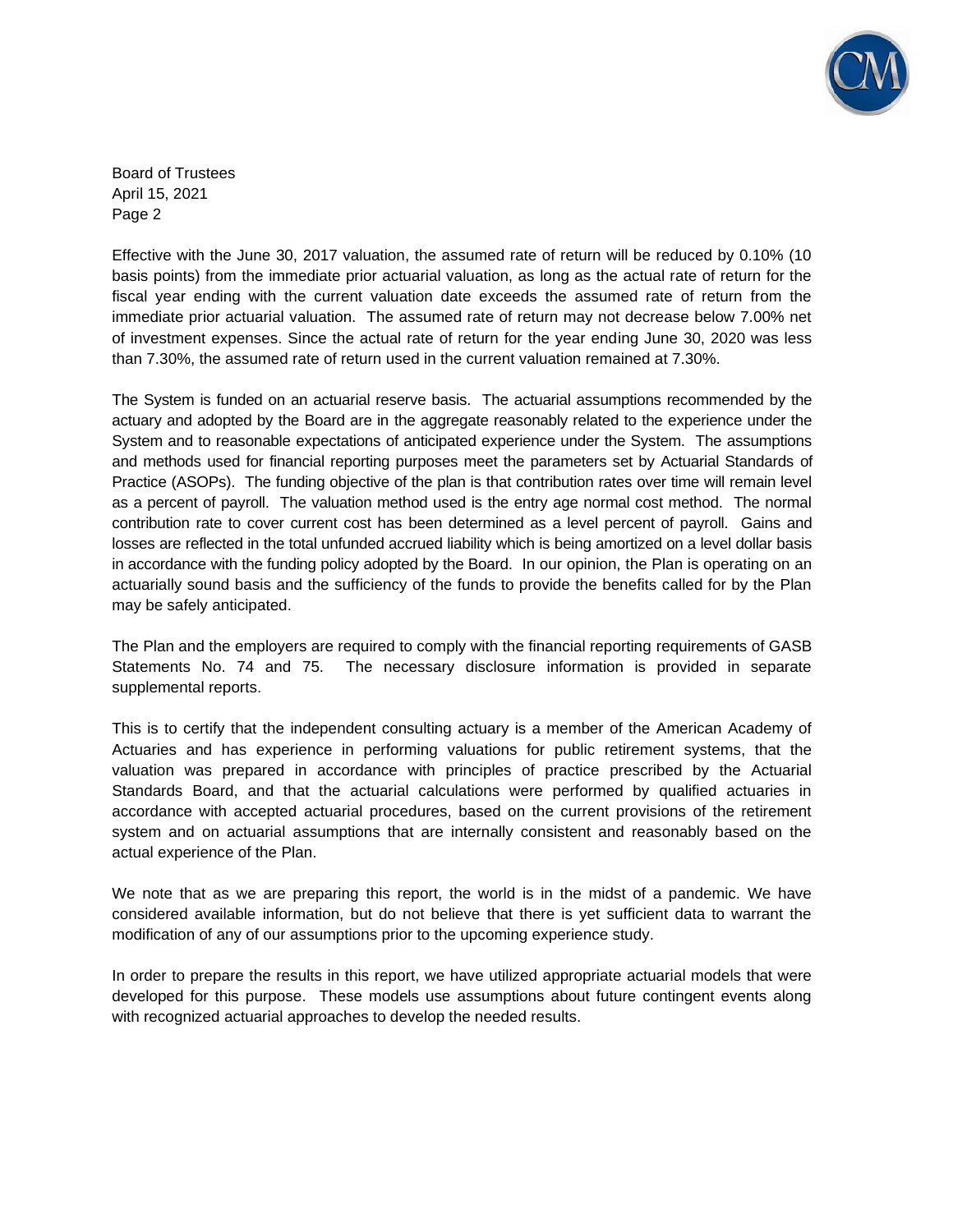

Board of Trustees April 15, 2021 Page 3

Future actuarial results may differ significantly from the current results presented in this report due to such factors as the following: plan experience differing from that anticipated by the economic or demographic assumptions; changes in economic or demographic assumptions; increases or decreases expected as part of the natural operation of the methodology used for these measurements (such as the end of an amortization period or additional cost or contribution requirements based on the plan's funded status); and changes in plan provisions or applicable law. Since the potential impact of such factors is outside the scope of a normal annual actuarial valuation, an analysis of the range of results is not presented herein.

The actuarial computations presented in this report are for purposes of determining the recommended funding amounts for the System. Use of these computations for purposes other than meeting these requirements may not be appropriate.

Sincerely yours,

Edward J. Hockel

Edward J. Koebel, EA, FCA, MAA Cathy Turcot Chief Executive Officer **Principal and Managing Director** Principal and Managing Director

Cathy Turcot

Ben Mobley

Ben Mobley, ASA, FCA, MAAA Consulting Actuary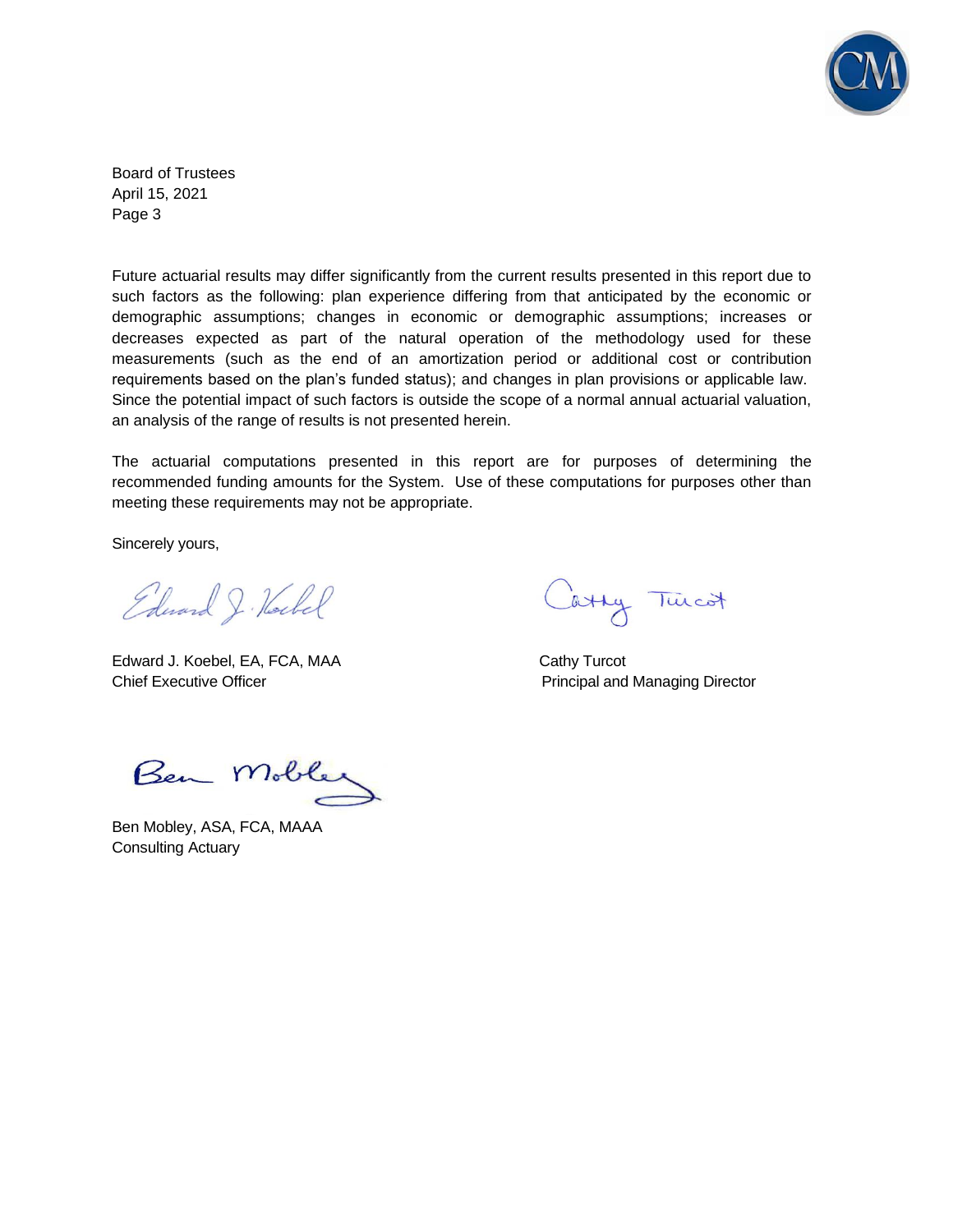

# **Table of Contents**

| <b>Section</b> | Item                                | Page No. |
|----------------|-------------------------------------|----------|
|                | <b>Summary of Principal Results</b> | 1        |
| $\mathbf{I}$   | Membership Data                     | 3        |
| Ш              | Assets                              | 4        |
| IV             | <b>Comments on Valuation</b>        | 5        |
| ٧              | Contributions                       | 7        |
| VI             | Accounting Information              | 8        |

## **Schedule**

| A | <b>Valuation Results</b>                                                 | 9  |
|---|--------------------------------------------------------------------------|----|
| B | Summary of Receipts and Disbursements                                    | 10 |
| С | Outline of Actuarial Assumptions and Methods                             | 11 |
| D | <b>Actuarial Cost Method</b>                                             | 16 |
| Е | <b>Board Funding Policy</b>                                              | 17 |
| F | Amortization of UAAL                                                     | 19 |
| G | Summary of Main Plan Provisions as Interpreted<br>for Valuation Purposes | 27 |
| н | Comprehensive Annual Financial Report Schedule                           | 29 |

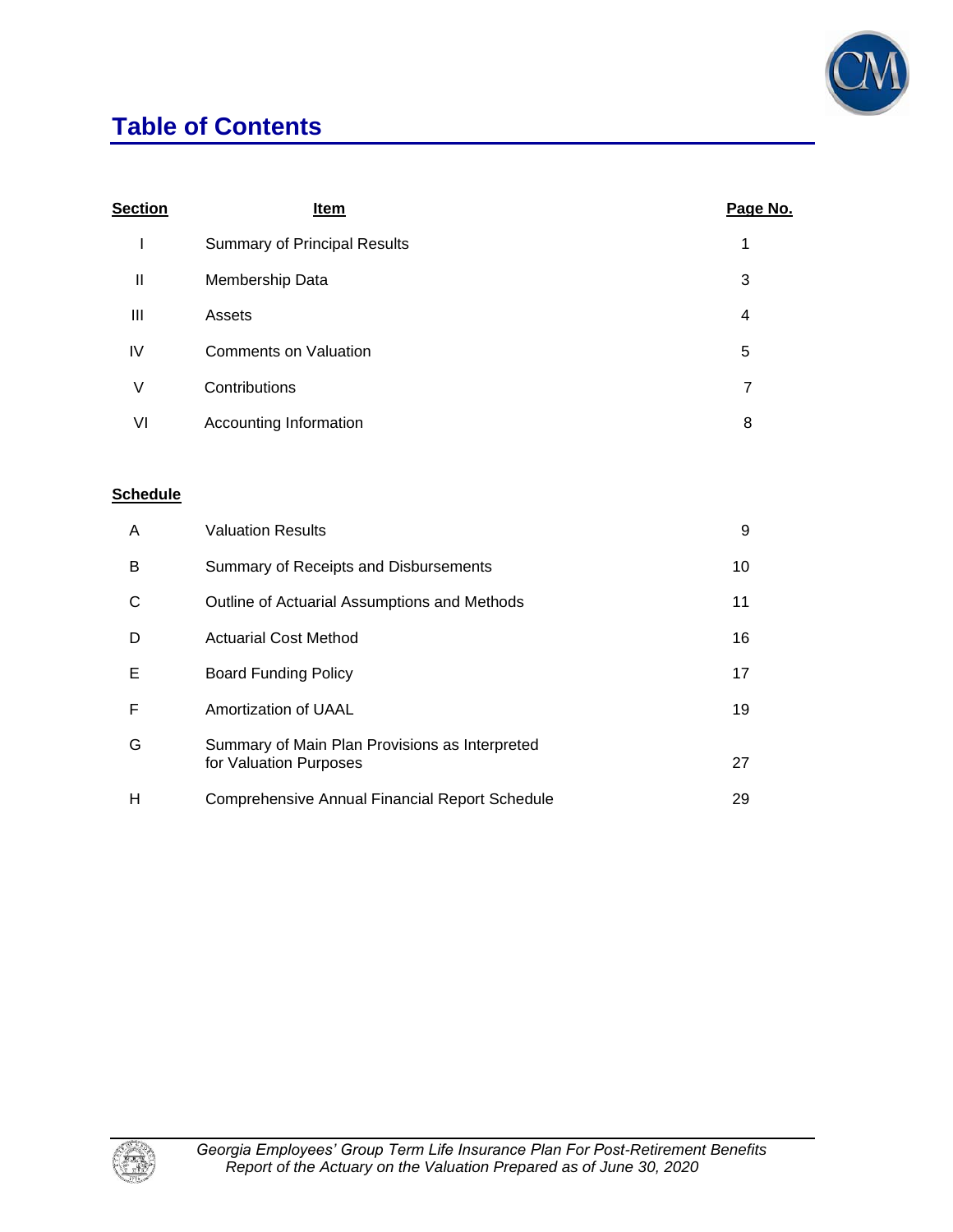

# **Section I – Summary of Principal Results**

1. For convenience of reference, the principal results of the valuation and a comparison with the

preceding year's results are summarized below:

| <b>Valuation Date</b>                                                                                       | <b>June 30, 2020</b>                       | <b>June 30, 2019</b>                       |
|-------------------------------------------------------------------------------------------------------------|--------------------------------------------|--------------------------------------------|
| Active members:<br>Number<br>Annual compensation                                                            | 21,144<br>\$1,138,881,646                  | 23,499<br>\$1,213,173,877                  |
| Retired members:<br>Number<br>Insurance amount                                                              | 44,059<br>\$2,077,304,220                  | 43,534<br>\$2,029,441,746                  |
| <b>Terminated Vested members</b>                                                                            | 991                                        | 1,004                                      |
| <b>Actuarial Accrued Liability</b>                                                                          | \$<br>904,532,639                          | \$<br>946,738,469                          |
| Fair Value of Assets                                                                                        | \$1,256,718,000                            | \$1,233,856,000                            |
| <b>Valuation Interest Rate</b>                                                                              | 7.30%                                      | 7.30%                                      |
| Unfunded Actuarial Accrued Liability<br><b>Funding Period</b><br>Funded Ratio based on Fair Value of Assets | \$<br>(352, 185, 361)<br>$N/A^*$<br>138.9% | \$<br>(287, 117, 531)<br>$N/A^*$<br>130.3% |
| <b>Contributions for Fiscal Year Ending</b>                                                                 | June 30, 2023                              | June 30, 2022                              |
| Annual Required Contribution rates:                                                                         |                                            |                                            |
| <b>Total Normal Rate</b>                                                                                    | 0.28%**                                    | $0.34\%**$                                 |
| <b>Employee Rates:</b><br>Old Plan Members<br>New Plan, LRS and JRS Members                                 | $0.45\%$ ***<br>0.23%                      | 0.45%***<br>0.23%                          |
| <b>Employer Normal Rate</b>                                                                                 | $0.05\%$                                   | 0.11%                                      |
| <b>Accrued Liability Rate</b>                                                                               | $(0.05)\%$                                 | $(0.11)\%$                                 |
| <b>Total Employer Rate</b>                                                                                  | 0.00%                                      | $0.00\%$                                   |

\* If the unfunded actuarial accrued liability is amortized in accordance with the Board's funding policy, the ADEC is less than \$0, which is not allowed under the funding policy. Therefore, the accrued liability contribution rate has been set to such that the total ADEC equals \$0.

\*\* The normal contribution rate includes administrative expenses.

\*\*\* 0.22% paid by employer.

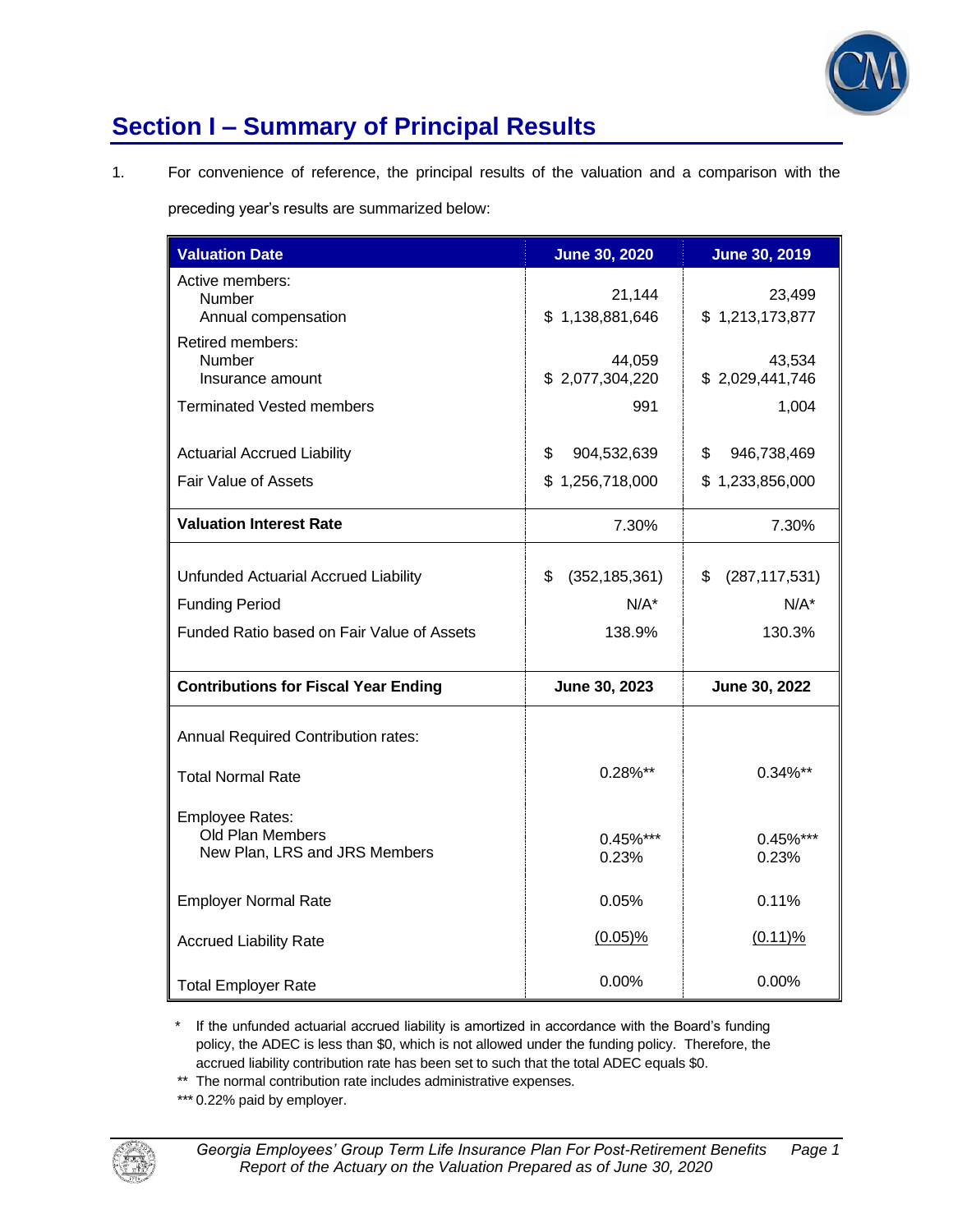

## **Section I – Summary of Principal Results**

- 2. We have determined liabilities separately for life insurance benefits payable upon death in active service (pre-retirement) and those payable upon death after retirement (post-retirement). Separate trusts for pre-retirement life insurance benefits and post-retirement life insurance benefits were established and assets were split during 2007.
- 3. The major benefit and contribution provisions of the Plan as reflected in the valuation are summarized in Schedule G. The valuation takes into account the effect of amendments of the System enacted through the 2020 session of the General Assembly.
- 4. Schedule C of this report outlines the full set of actuarial assumptions and methods used in the valuation. Since the previous valuation, various economic and demographic assumptions and actuarial methods have been revised to reflect the results of the experience investigation for the five-year period ending June 30, 2019. These revised assumptions were adopted by the Board on December 17, 2020.
- 5. Effective with the June 30, 2017 valuation, the funding policy states that the long-term annual expected return on assets assumption shall be reduced by 0.10% per year from the immediate prior valuation when the actual rate of return for the fiscal year exceeds the assumed rate. The minimum return assumption stated in the funding policy is 7.00%. The Board policy will continue to require a reduction in the rate of return used in future valuations until a 7.00% return, which is now the longterm annual expected rate of return assumption recommended in the latest experience study, is achieved. The asset return assumption used in the prior actuarial valuation was 7.30%. Since the actual rate of return for the year ending June 30, 2020 was less than 7.30%, the assumed rate of return used in the current valuation remained at 7.30%. Schedule E of this report outlines the funding policy.
- 6. Comments on the valuation results as of June 30, 2020 are given in Section IV and further discussion of the contribution levels is set out in Section V.
- 7. We have prepared the Solvency Test for the Plan's Comprehensive Annual Financial Report. This table is shown in Schedule H.

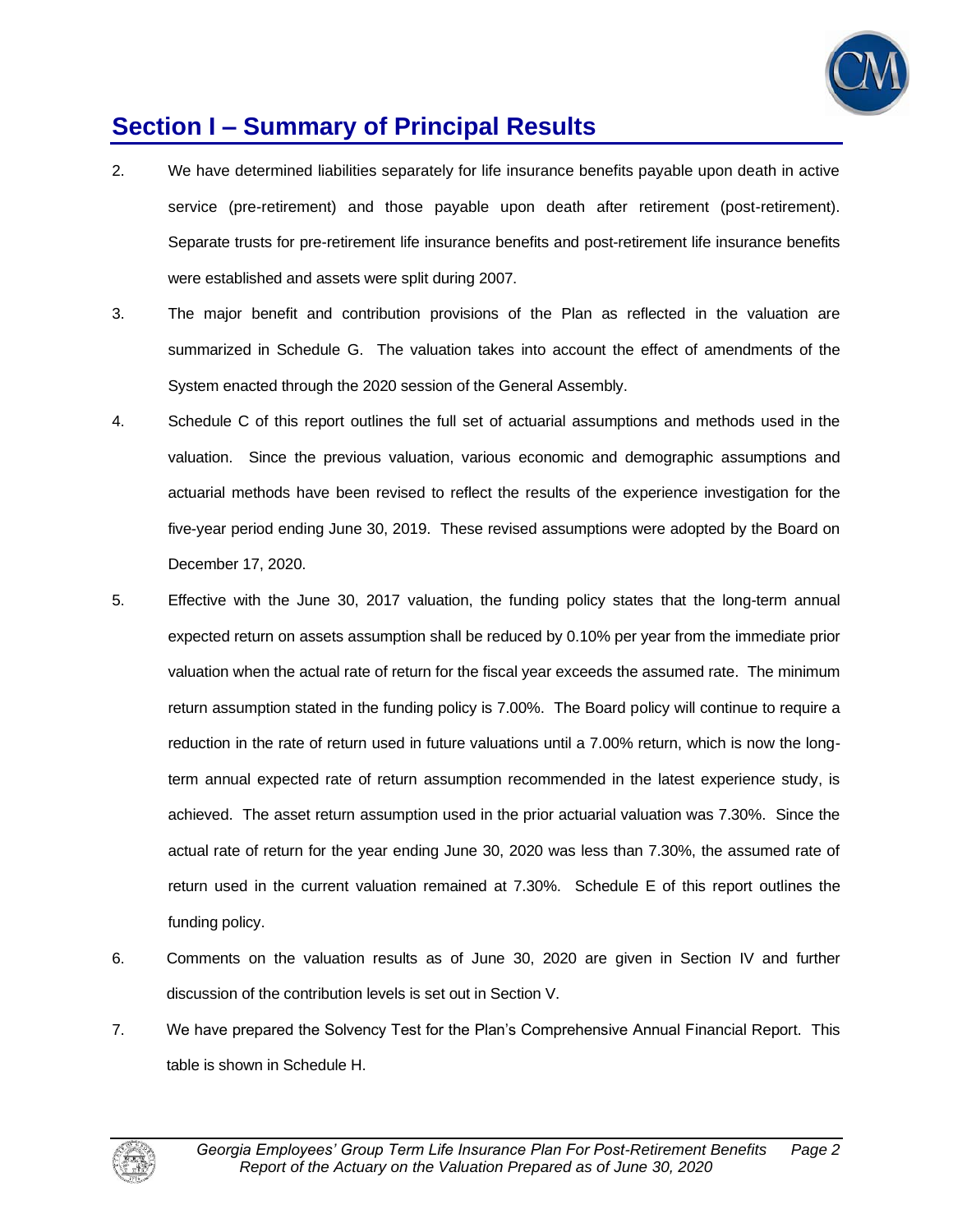

# **Section II – Membership Data**

1. Data regarding the membership of the System for use as a basis for the valuation were furnished by the Retirement System office. The following table shows the number of active members and their annual compensation as of June 30, 2020 on the basis of which the valuation was prepared.

| <b>GROUP</b>                         | <b>NUMBER</b> | <b>ANNUAL</b><br><b>COMPENSATION</b> |
|--------------------------------------|---------------|--------------------------------------|
| ERS Old Plan                         | 29            | 2,414,622<br>\$                      |
| <b>ERS New Plan</b>                  | 20,850        | 1,110,282,100                        |
| <b>Legislative Retirement System</b> | 64            | 1,109,868                            |
| <b>Judicial Retirement System</b>    | 201           | 25,075,056                           |
| Total                                | 21,144        | \$1,138,881,646                      |

### **THE NUMBER AND ANNUAL COMPENSATION OF ACTIVE MEMBERS AS OF JUNE 30, 2020**

2. The following table shows the number of covered retired members on the roll as of June 30, 2020 together with the amount of their insurance in force under the Plan as of that date.

#### **THE NUMBER AND INSURANCE IN FORCE OF COVERED RETIRED MEMBERS ON THE ROLL AS OF JUNE 30, 2020**

| <b>GROUP</b>                  | <b>NUMBER*</b> | <b>INSURANCE</b><br><b>IN FORCE</b> |
|-------------------------------|----------------|-------------------------------------|
| <b>Service Retirements</b>    | 38,648         | \$1,836,621,223                     |
| <b>Disability Retirements</b> | 5,411          | 240,682,997                         |
| Total                         | 44.059         | \$2,077,304,220                     |

\* In addition the valuation includes 991 terminated vested members eligible for benefits.

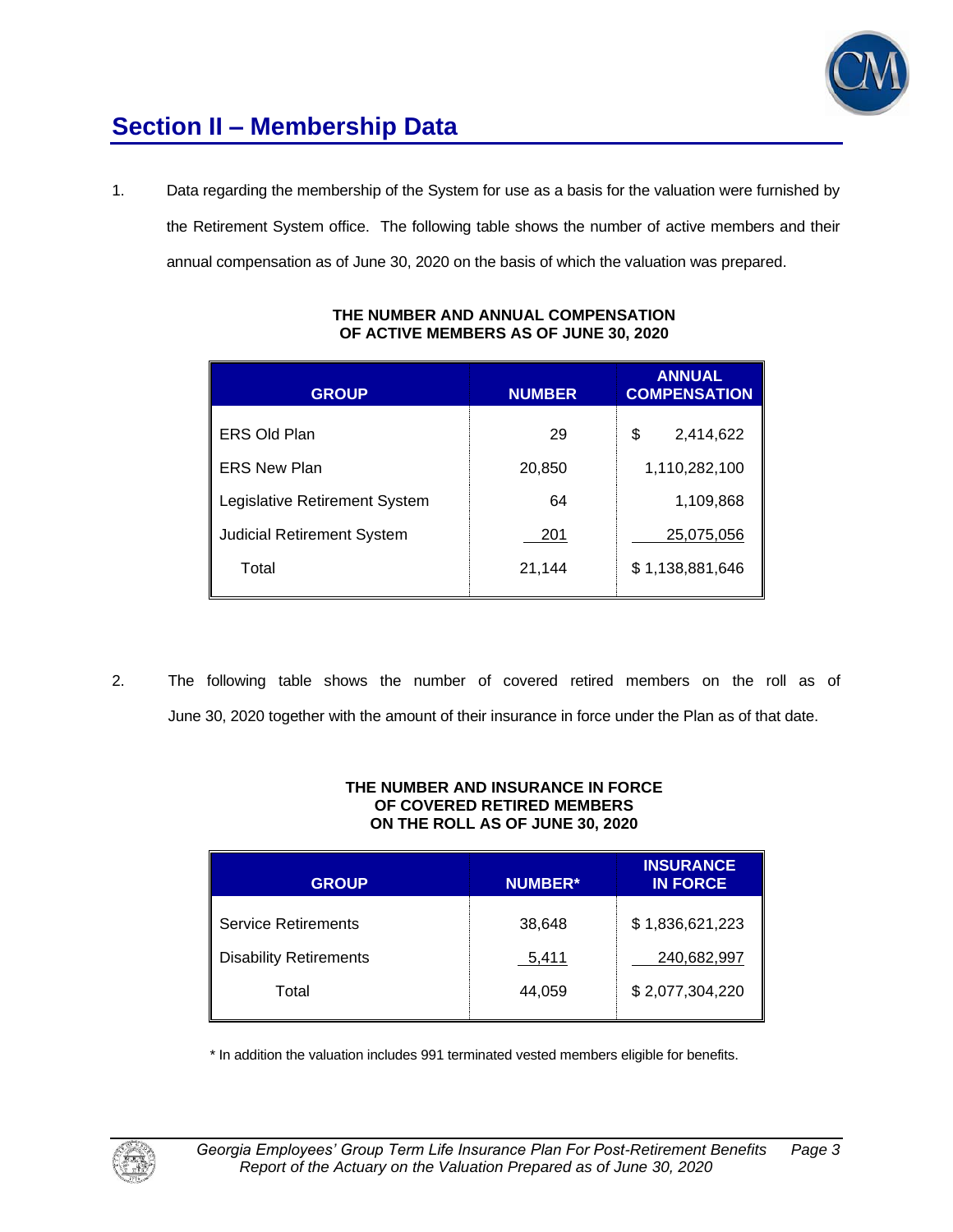

## **Section III – Assets**

- 1. In 2007, separate trusts were established for pre-retirement life insurance benefits and for postretirement life insurance benefits and assets were split based on actuarial accrued liabilities. Assets in excess of what were actuarially required were transferred to ERS Survivor Benefit Fund.
- 2. As of June 30, 2020, the total fair value of assets for post-retirement benefits amounted to \$1,256,718,000 as reported by the independent auditor of the Plan. The fair value of assets is used for the June 30, 2020 valuation.
- 3. Schedule B shows receipts and disbursements of the System for the two years preceding the valuation date and a reconciliation of the fund balances at fair value.

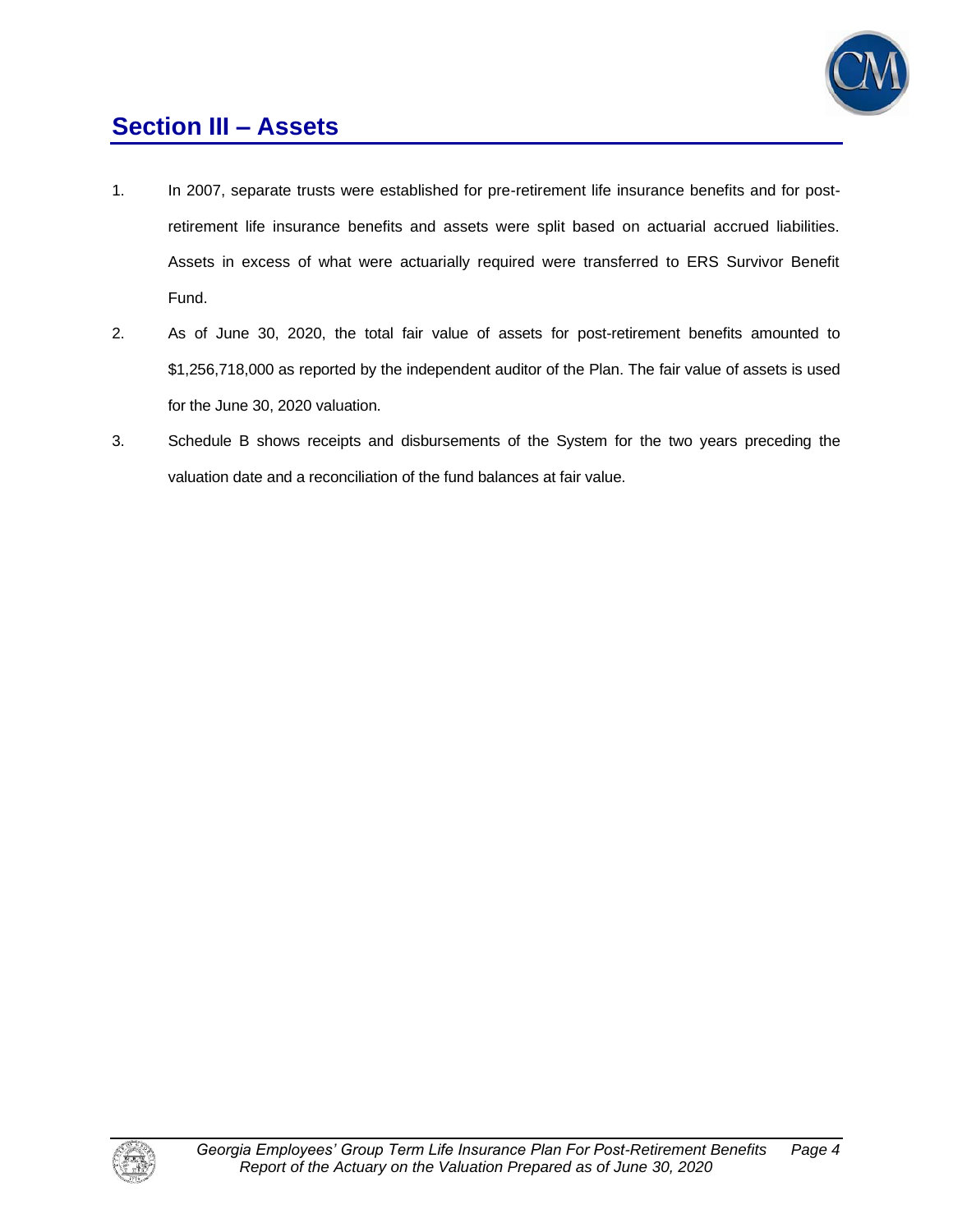

## **Section IV – Comments on Valuation**

- 1. Schedule A outlines the results of the actuarial valuation for post-retirement life insurance benefits. The valuation was prepared in accordance with the actuarial assumptions set forth in Schedule C.
- 2. The valuation shows that the Plan has an actuarial accrued liability of \$757,612,427 for benefits expected to be paid to current retired and terminated vested members, and \$146,920,212 for benefits expected to be paid on account of present active members for death after retirement. The total actuarial accrued liability of the Plan for post-retirement benefits is, \$904,532,639. Against these liabilities, the Plan has assets for valuation purposes of \$1,256,718,000. Therefore, the unfunded actuarial accrued liability is equal to (\$352,185,361).
- 3. The funding policy adopted by the Board, as shown in Schedule E, provides that the unfunded actuarial accrued liability as of June 20, 2013 (Transitional UAAL) will be amortized as a level dollar amount over a closed 20-year period. In each subsequent valuation all benefit changes, assumption and method changes and experience gains and/or losses that have occurred since the previous valuation will determine a New Incremental UAAL. Each New Incremental UAAL will be amortized as a level dollar amount over a closed 20-year period from the date it is established.
- 4. The total UAAL contribution rate is (3.43)% of payroll, determined in accordance with the Board's funding policy. However, since this payment would cause the total employer contribution to be less than \$0, the final UAAL contribution rate is determined to be (0.05)%.
- 5. Schedule F of this report shows the amortization schedules for the Transitional UAAL and the New Incremental UAALs.

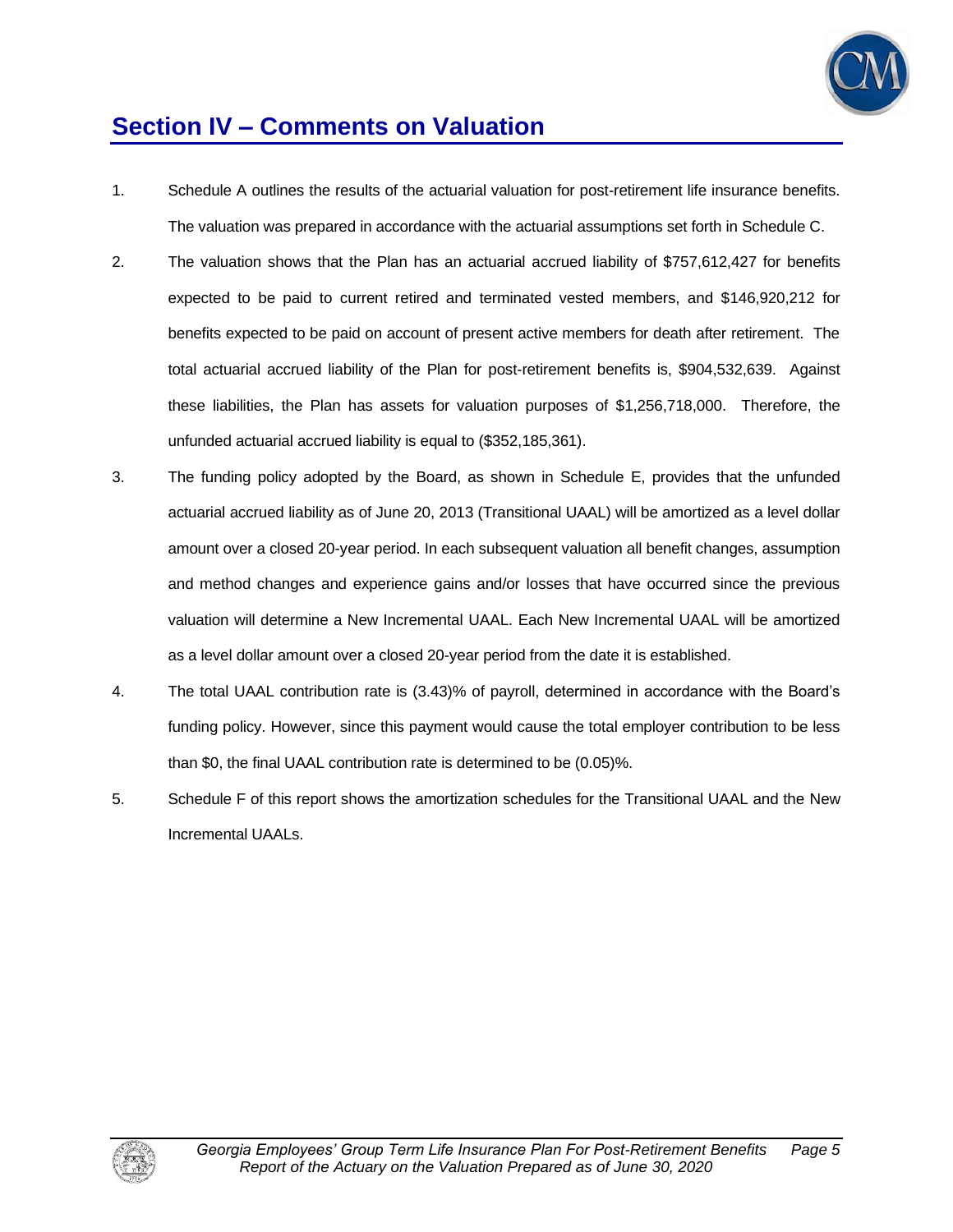

## **Section IV – Comments on Valuation**

6. The following table shows the components of the total UAAL and the derivation of the UAAL contribution rate in accordance with the funding policy:

|                                          | Remaining<br><b>Balance</b><br><u>UAAL</u> | Remaining<br>Amortization<br>Period (years) | Amortization<br><b>Payment</b> |
|------------------------------------------|--------------------------------------------|---------------------------------------------|--------------------------------|
| Transitional                             | \$(121,798,956)                            | 13                                          | \$(14,822,141)                 |
| New Incremental 6/30/2014                | (83, 453, 947)                             | 14                                          | (9,714,932)                    |
| New Incremental 6/30/2015                | (28, 573, 531)                             | 15                                          | (3, 196, 926)                  |
| New Incremental 6/30/2016                | 65,637,013                                 | 16                                          | 7,086,921                      |
| New Incremental 6/30/2017                | (50, 540, 624)                             | 17                                          | (5,284,703)                    |
| New Incremental 6/30/2018                | (31, 987, 562)                             | 18                                          | (3,249,153)                    |
| New Incremental 6/30/2019                | (25,641,579)                               | 19                                          | (2,536,993)                    |
| New Incremental 6/30/2020                | (75, 826, 177)                             | 20                                          | (7, 325, 194)                  |
| <b>Total UAAL</b>                        | \$(352, 185, 363)                          |                                             | \$(39,043,121)                 |
| <b>Estimated Payroll</b>                 |                                            |                                             | \$1,138,881,646                |
| <b>Calculated UAAL Contribution Rate</b> |                                            | $(3.43)\%$                                  |                                |
| Final UAAL Contribution Rate*            |                                            |                                             | $(0.05)\%$                     |
| <b>Blended Amortization Period*</b>      |                                            |                                             | N/A                            |

## **TOTAL UAAL AND UAAL CONTRIBUTION RATE**

\* If the unfunded actuarial accrued liability is amortized in accordance with the Board's funding policy, the ADEC is less than \$0, which is not allowed under the funding policy. Therefore, the accrued liability contribution rate has been set to such that the total ADEC equals \$0.

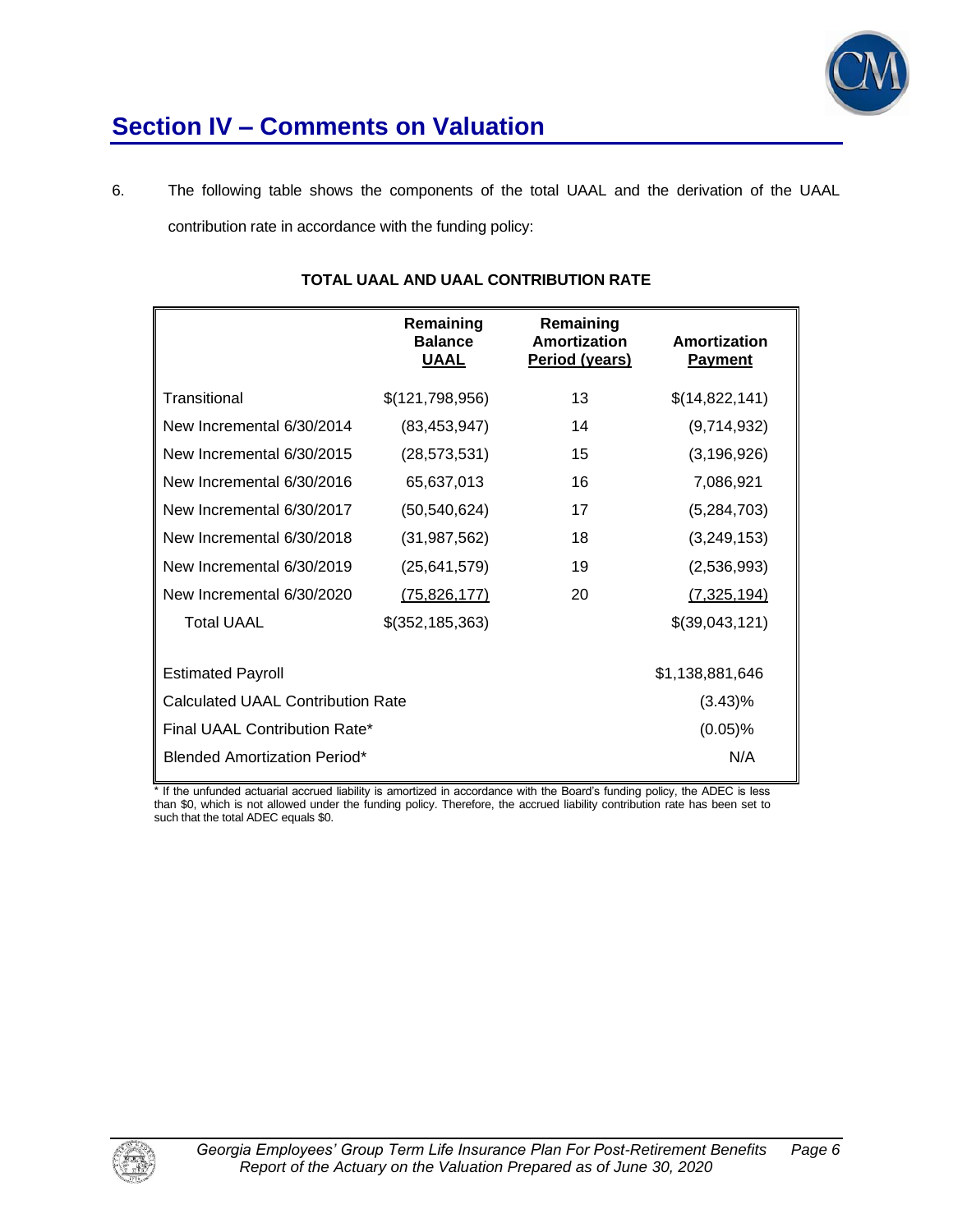

# **Section V – Contributions**

- 1. The contribution rate of employers consist of a normal contribution rate and an accrued liability contribution rate.
- 2. The normal contribution rate is calculated as the level dollar which, if applied to each member during the entire period of anticipated covered service, would be required in addition to the contributions of the member to meet the cost of all benefits payable on the member's behalf. On this basis of the valuation, the normal contribution rate is determined to be 0.22% of payroll for postretirement benefits.
- 3. An additional \$720,000 or 0.06% of payroll is required for administrative expenses for the fiscal year ending June 30, 2023.
- 4. The total normal contribution rate including administrative expenses is therefore, 0.28% of payroll.
- 5. The member contribution rate made by or on behalf of ERS Old Plan members is 0.45% of payroll and the member contribution rate made by ERS New Plan members, LRS members and JRS members is 0.23% of payroll. The employer normal contribution rate is determined to be 0.05% of payroll for post-retirement benefits.
- 6. If the unfunded accrued liability is amortized in accordance with the funding policy the total employer contribution rate would be less than 0%. Since the funding policy also states that the total employer contribution rate cannot be less than 0%, the accrued liability contribution rate for postretirement benefits is set equal to (0.05%) of active members' payroll and there is no required contribution for the post-retirement benefits.

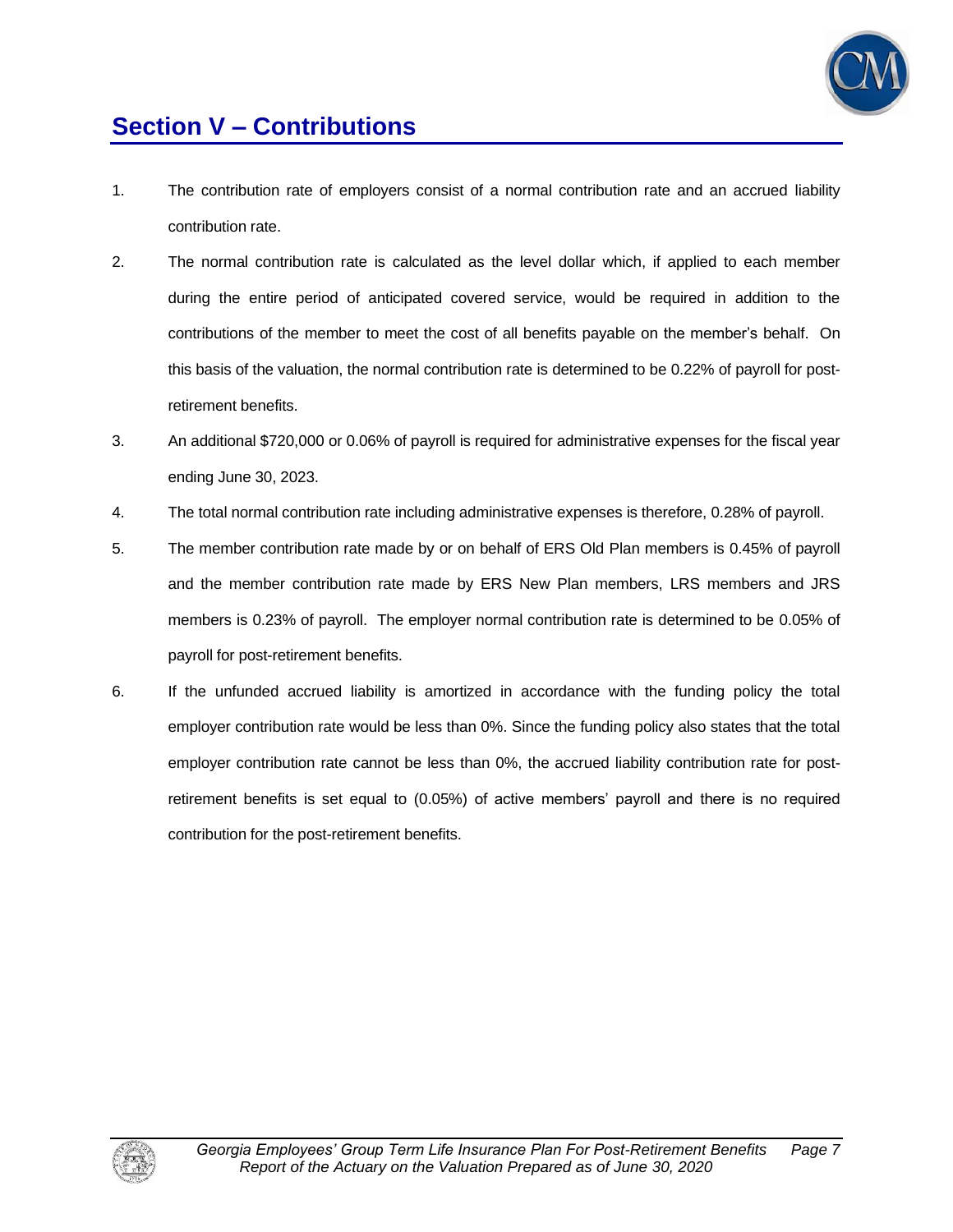

# **Section VI – Accounting Information**

The information required under the Government Accounting Standards Board (GASB) Statements No. 74

and 75 will be issued in separate reports. The following is provided for informational purposes only.

1. The schedule of funding progress is shown below.

| <b>Actuarial</b><br><b>Valuation</b><br><b>Date</b> | Fair<br>Value of<br><b>Assets</b><br>(a) | <b>Actuarial</b><br><b>Accrued</b><br><b>Liability (AAL)</b><br>( b ) | <b>Unfunded</b><br><b>AAL</b><br>(UAAL)<br>$(b - a)$ | <b>Funded</b><br><b>Ratio</b><br>(a/b) | <b>Covered</b><br><b>Payroll</b><br>(c) | <b>UAAL</b> as a<br><b>Percentage of</b><br><b>Covered Payroll</b><br>$((b-a)/c)$ |
|-----------------------------------------------------|------------------------------------------|-----------------------------------------------------------------------|------------------------------------------------------|----------------------------------------|-----------------------------------------|-----------------------------------------------------------------------------------|
| 6/30/2015                                           | \$1,046,559,000                          | \$769,747,017                                                         | \$(276,811,983)                                      | 136.0%                                 | \$1,521,740,814                         | $(18.2)\%$                                                                        |
| 6/30/2016                                           | 1,028,541,000                            | 832,369,092                                                           | (196, 171, 908)                                      | 123.6                                  | 1,442,023,957                           | (13.6)                                                                            |
| 6/30/2017*                                          | 1,121,251,000                            | 876,585,960                                                           | (244, 665, 040)                                      | 127.9                                  | 1,394,394,570                           | (17.6)                                                                            |
| 6/30/2018*                                          | 1,189,462,000                            | 919, 157, 264                                                         | (270, 304, 736)                                      | 129.4                                  | 1,323,540,523                           | (20.4)                                                                            |
| 6/30/2019                                           | 1,233,856,000                            | 946,738,469                                                           | (287, 117, 531)                                      | 130.3                                  | 1,213,173,877                           | (23.7)                                                                            |
| $6/30/2020$ <sup>#</sup>                            | 1,256,718,000                            | 904,532,639                                                           | (352,185,361)                                        | 138.9                                  | 1,138,881,646                           | (30.9)                                                                            |

## **SCHEDULE OF FUNDING PROGRESS**

\* Reflects change in assumed rate of return

# Reflects change in actuarial assumptions

2. The information presented in the required supplementary schedules was determined as part of the actuarial valuation at June 30, 2020. Additional information as of the latest actuarial valuation follows.

| 6/30/2020                   |
|-----------------------------|
| Entry age                   |
| Level dollar open           |
| $N/A^*$                     |
| <b>Fair Value of Assets</b> |
|                             |
| 7.30%                       |
|                             |
| $3.00 - 6.75%$              |
| 3.75%                       |
| N/A                         |
|                             |

\* The remaining amortization period is infinite.

\*\* Includes inflation at 2.50%.

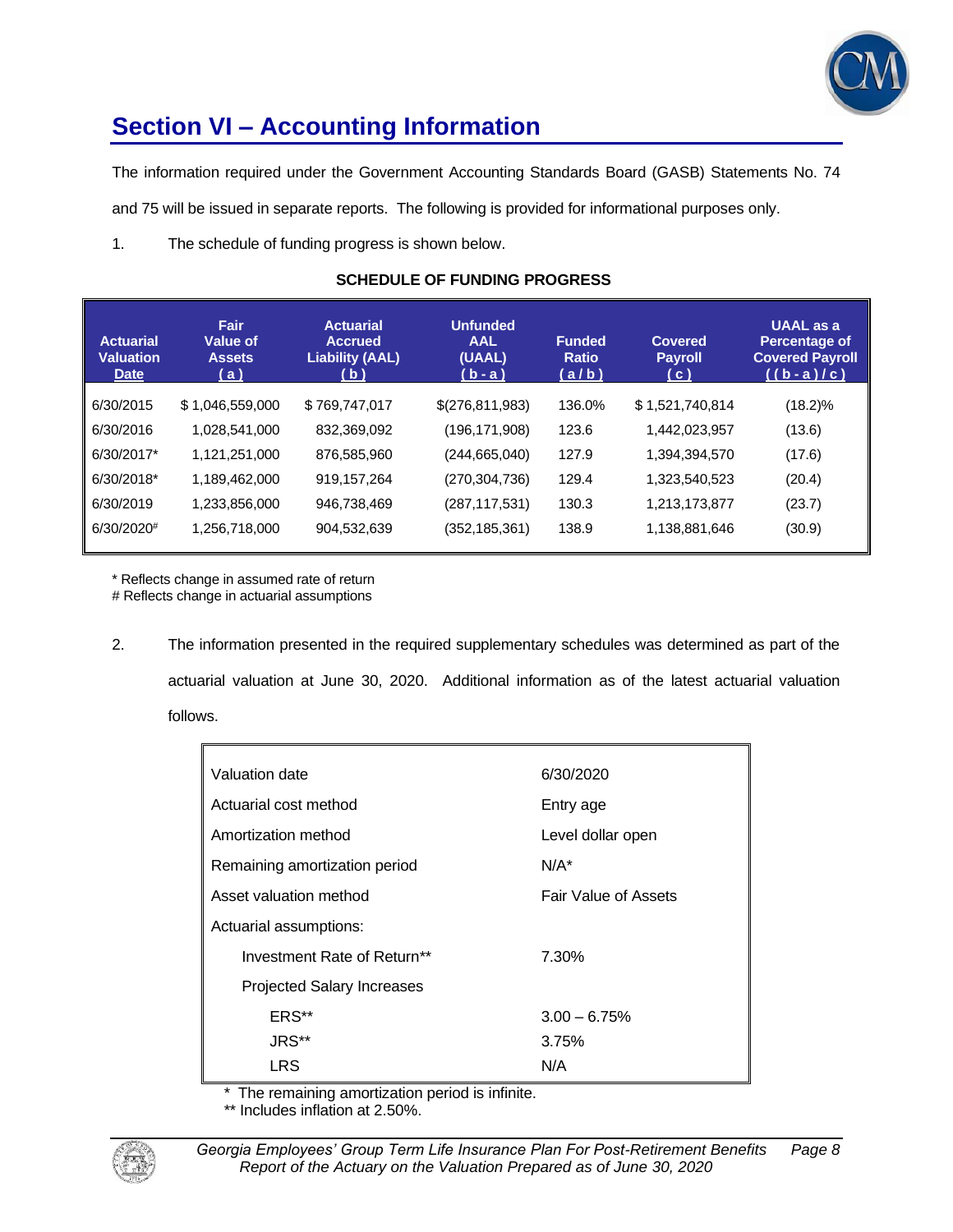

# **Schedule A – Valuation Results**

| (1) | <b>ACTUARIAL ACCRUED LIABILITY FOR:</b>                                                 |                   |
|-----|-----------------------------------------------------------------------------------------|-------------------|
|     | Benefits payable on account of present retired members<br>and terminated vested members | \$<br>757,612,427 |
|     | Benefits payable on account of present active members                                   | 146,920,212       |
|     | TOTAL ACTUARIAL ACCRUED LIABILITY                                                       | \$904,532,639     |
| (2) | <b>PRESENT ASSETS FOR VALUATION PURPOSES:</b>                                           | \$1,256,718,000   |
| (3) | UNFUNDED ACTUARIAL ACCRUED LIABILITY: (1)-(2)                                           | $$$ (352,185,361) |
| (4) | <b>EMPLOYER NORMAL CONTRIBUTION RATE:</b>                                               | 0.05%             |
| (5) | <b>ACCRUED LIABILITY CONTRIBUTION RATE:</b>                                             | (0.05)            |
| (6) | TOTAL EMPLOYER CONTRIBUTION RATE: (4)+(5)                                               | $0.00\%$          |
|     |                                                                                         |                   |

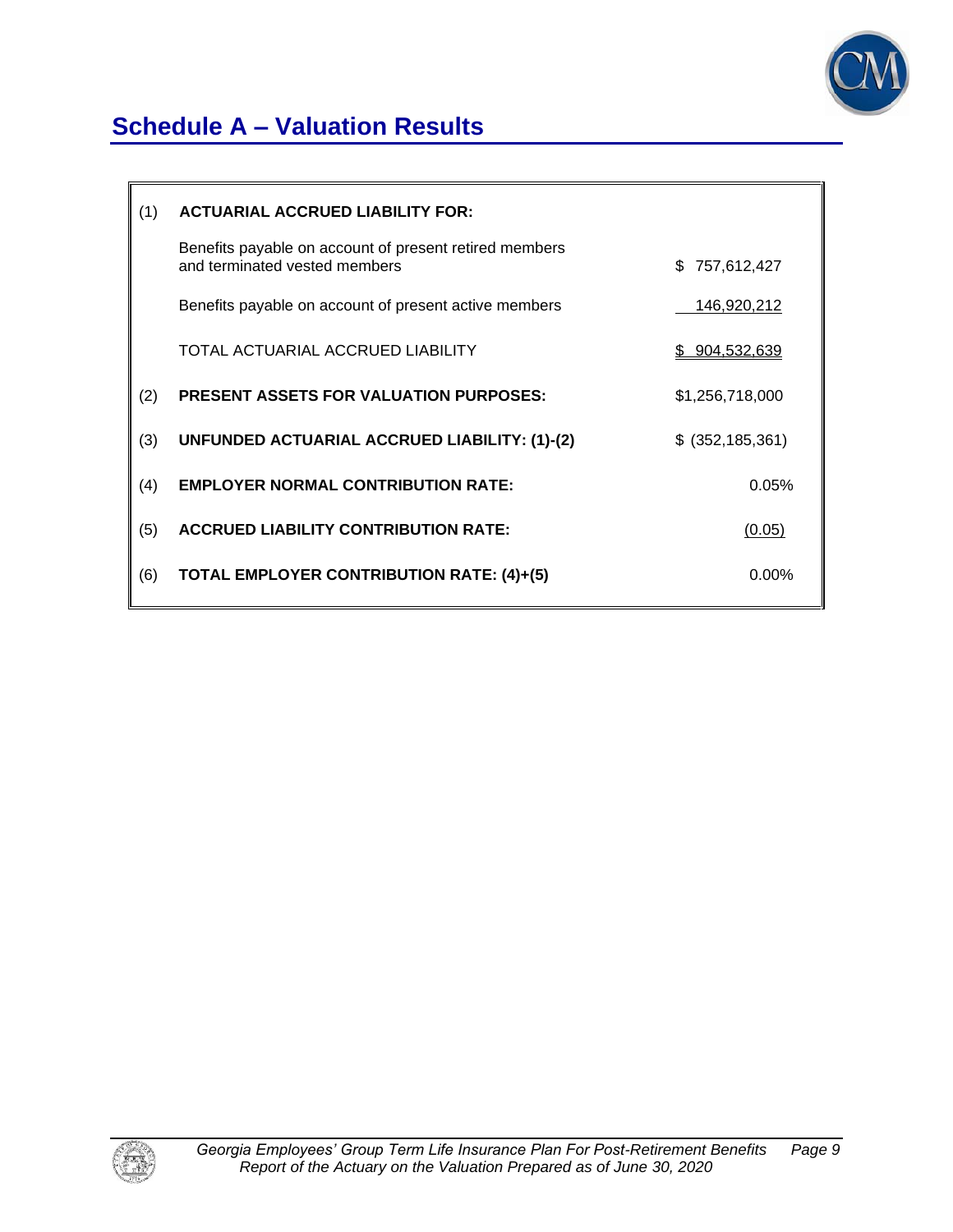

# **Schedule B – Summary of Receipts and Disbursements**

|  |  |  |  | <b>FAIR VALUE OF ASSETS</b> |
|--|--|--|--|-----------------------------|
|--|--|--|--|-----------------------------|

|                                              | <b>YEAR ENDING</b> |                   |  |
|----------------------------------------------|--------------------|-------------------|--|
| <b>Receipts for the Year</b>                 | June 30, 2020      | June 30, 2019     |  |
| <b>Insurance Premiums</b>                    | \$<br>3,088,000    | \$<br>3,328,000   |  |
| Other                                        | 0                  | 5,000             |  |
| <b>Investment Earnings</b>                   | 65,248,000         | <u>79,193,000</u> |  |
| <b>TOTAL</b>                                 | \$<br>68,336,000   | \$<br>82,526,000  |  |
| Disbursements for the Year                   |                    |                   |  |
| <b>Death Benefits</b>                        | \$<br>44,754,000   | \$<br>37,416,000  |  |
| <b>Administration Expense</b>                | 720,000            | 716,000           |  |
| <b>TOTAL</b>                                 | \$<br>45,474,000   | \$<br>38,132,000  |  |
| Excess of Receipts over Disbursements        | \$<br>22,862,000   | \$<br>44,394,000  |  |
| <b>Reconciliation of Asset Balances</b>      |                    |                   |  |
| Asset Balance as of the Beginning of Year    | \$1,233,856,000    | \$1,189,462,000   |  |
| <b>Excess of Receipts over Disbursements</b> | 22,862,000         | 44,394,000        |  |
| Asset Balance as of the End of Year          | \$1,256,718,000    | \$1,233,856,000   |  |
| Rate of Return*                              | 5.4%               | 6.8%              |  |

\* Calculated assuming cash flow occurs in the middle of the year

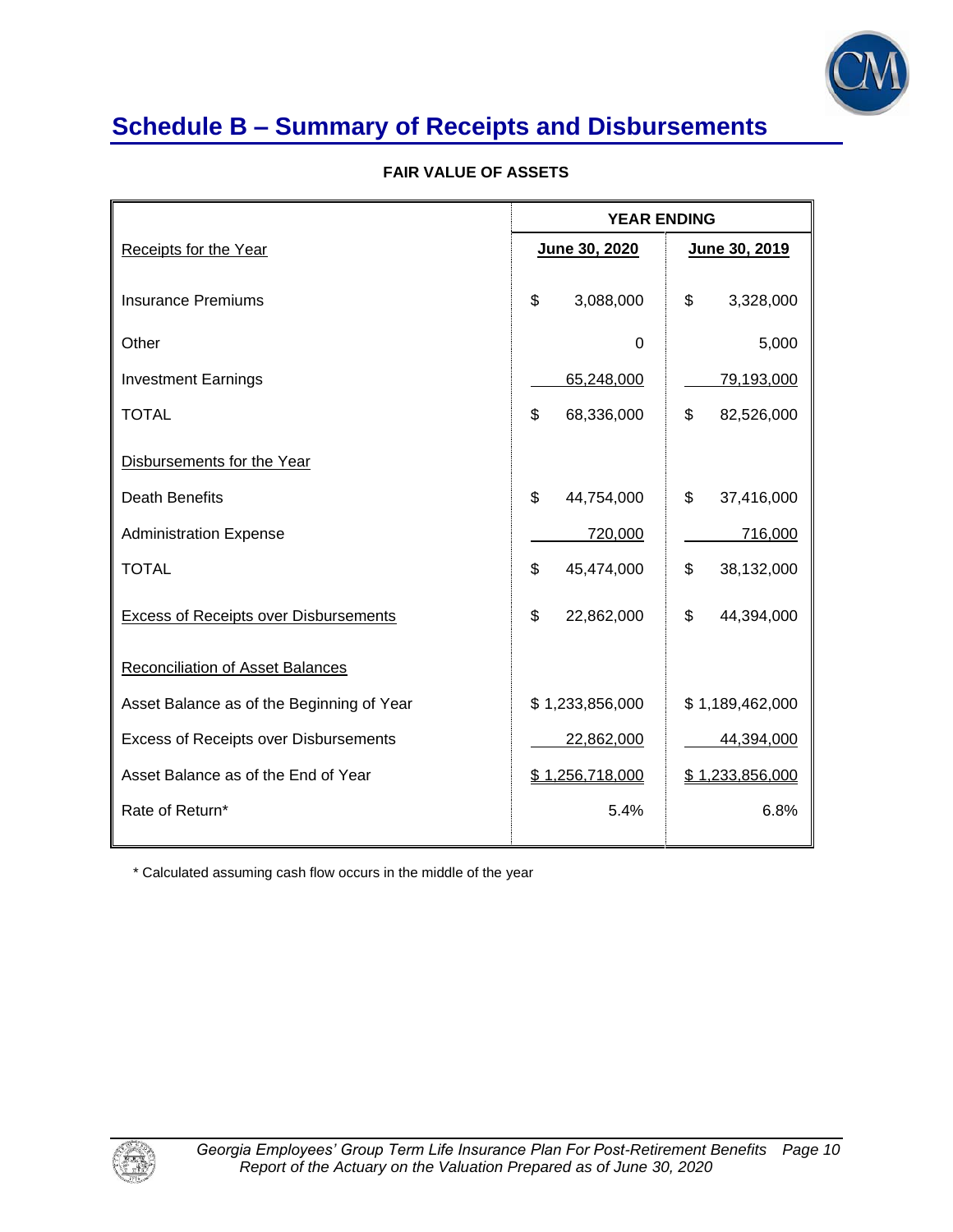

Actuarial assumptions and methods adopted by the Board December 17, 2020. Valuation interest rate adopted by the Board March 15, 2018.

**VALUATION INTEREST RATE**: 7.30% per annum, compounded annually, net of investment expenses, composed of a 2.50% inflation assumption and a 4.80% real rate of investment return assumption.

**SALARY INCREASES**: The assumed annual rates of salary increase are as follows:

| <b>Members of Employees'</b><br><b>Retirement System (ERS)</b> |       |  |  |
|----------------------------------------------------------------|-------|--|--|
| <b>Service</b>                                                 | Rate  |  |  |
| 1                                                              | 6.75% |  |  |
| 2                                                              | 5.75  |  |  |
| 3                                                              | 5.25  |  |  |
| 4                                                              | 5.00  |  |  |
| 5                                                              | 4.75  |  |  |
| 10                                                             | 4.30  |  |  |
| 15                                                             | 4.05  |  |  |
| 20                                                             | 3.80  |  |  |
| 25                                                             | 3.55  |  |  |
| 30                                                             | 3.30  |  |  |
| 35 & Over                                                      | 3.00  |  |  |

Members of Judicial Retirement System (JRS): 3.75%

No salary increases are assumed for members of the Legislative Retirement System (LRS).

**SEPARATIONS BEFORE RETIREMENT**: Representative values of the assumed annual rates of separation other than retirement are as follows.

| <b>Annual Rates of Disability</b> |              |                            |                    |                |
|-----------------------------------|--------------|----------------------------|--------------------|----------------|
|                                   |              | <b>ERS Members</b>         |                    |                |
|                                   |              | <b>Non-Law Enforcement</b> | Law                | <b>JRS</b>     |
| Age                               | <b>Males</b> | <b>Females</b>             | <b>Enforcement</b> | <b>Members</b> |
| 25                                | 0.000        | 0.000                      | 0.000              | 0.0125         |
| 30                                | 0.010        | 0.005                      | 0.050              | 0.0250         |
| 35                                | 0.040        | 0.010                      | 0.125              | 0.0375         |
| 40                                | 0.200        | 0.085                      | 1.125              | 0.0500         |
| 45                                | 0.375        | 0.215                      | 2.625              | 0.0875         |
| 50                                | 0.625        | 0.365                      | 3.625              | 0.1250         |
| 55                                | 0.875        | 0.565                      | 4.125              | 0.2250         |
| 60                                |              |                            |                    | 0.3625         |
| 65                                |              |                            |                    | 0.5875         |

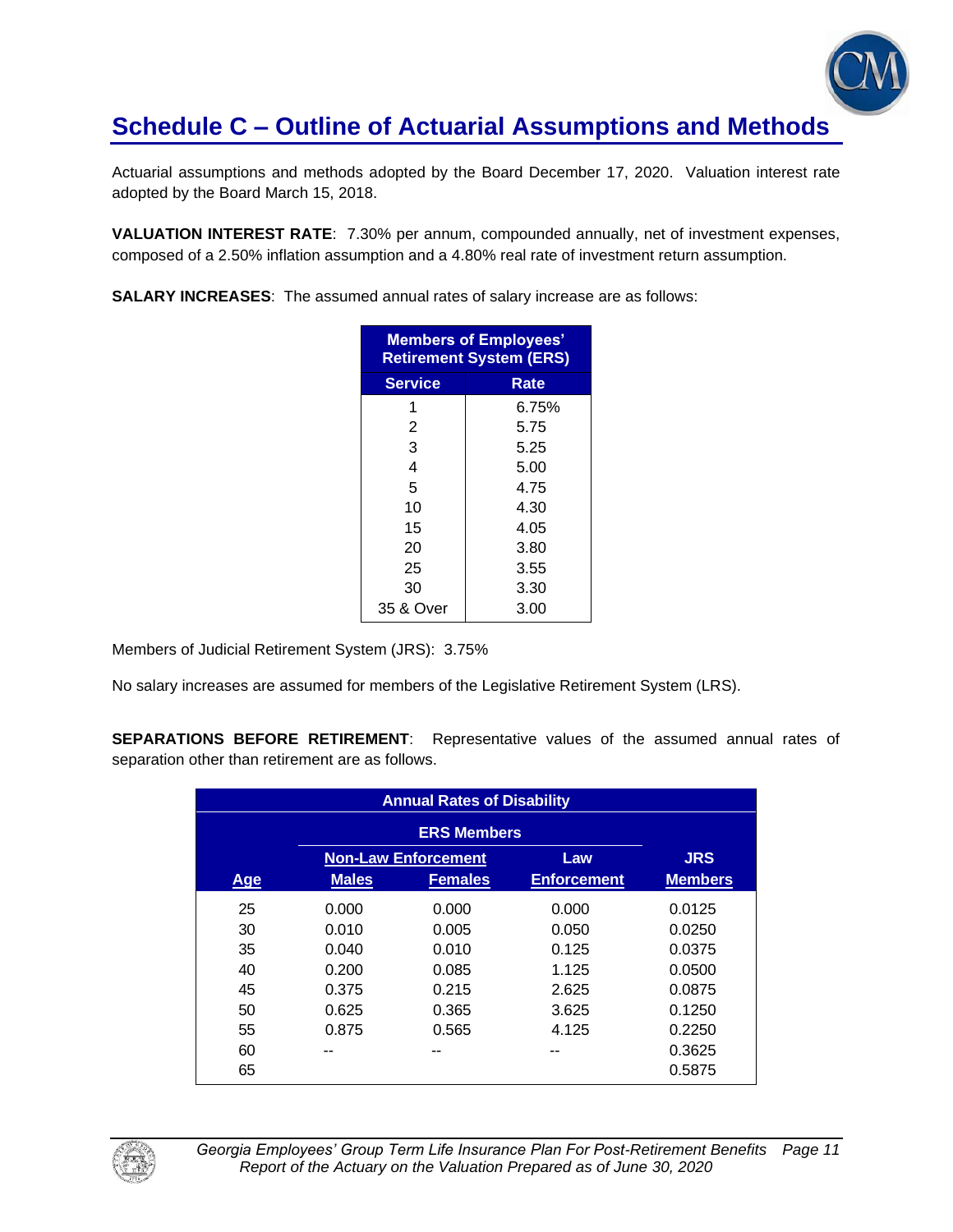

| <b>Annual Rates of Withdrawal</b> |         |                                          |                      |  |
|-----------------------------------|---------|------------------------------------------|----------------------|--|
|                                   |         | <b>ERS Members - Non-Law Enforcement</b> |                      |  |
|                                   |         | <b>Years of Service</b>                  |                      |  |
| <b>Age</b>                        | $0 - 4$ | $5-9$                                    | <b>10 &amp; Over</b> |  |
|                                   |         | Males                                    |                      |  |
| 20                                | 40.00%  |                                          |                      |  |
| 25                                | 30.00   | 16.25%                                   |                      |  |
| 30                                | 25.00   | 12.50                                    | 8.00%                |  |
| 35                                | 23.00   | 10.50                                    | 6.25                 |  |
| 40                                | 20.00   | 9.50                                     | 4.75                 |  |
| 45                                | 20.00   | 8.50                                     | 4.00                 |  |
| 50                                | 17.00   | 7.25                                     | 4.50                 |  |
| 55                                | 15.00   | 6.75                                     | 4.75                 |  |
| 60                                | 14.50   | 5.50                                     | --                   |  |
| 65                                | 14.50   | 12.50                                    |                      |  |
|                                   |         | Females                                  |                      |  |
| 20                                | 35.00%  |                                          |                      |  |
| 25                                | 27.00   | 18.00%                                   |                      |  |
| 30                                | 23.00   | 12.50                                    | $9.00\%$             |  |
| 35                                | 20.00   | 10.25                                    | 6.50                 |  |
| 40                                | 18.00   | 9.00                                     | 5.25                 |  |
| 45                                | 17.00   | 8.00                                     | 4.25                 |  |
| 50                                | 16.00   | 7.50                                     | 4.25                 |  |
| 55                                | 15.00   | 7.25                                     | 4.25                 |  |
| 60                                | 15.50   | 7.00                                     |                      |  |
| 65                                | 16.50   | 12.00                                    |                      |  |

| <b>Annual Rates of Withdrawal</b>                                          |        |                      |                |                |
|----------------------------------------------------------------------------|--------|----------------------|----------------|----------------|
| <b>ERS Members -</b><br><b>Law Enforcement</b><br><b>LRS</b><br><b>JRS</b> |        |                      |                |                |
| <b>Age</b>                                                                 | $0-9$  | <b>10 &amp; Over</b> | <b>Members</b> | <b>Members</b> |
| 20                                                                         | 11.00% |                      | $9.00\%$       | 5.00%          |
| 25                                                                         | 6.50   | 3.00%                | 9.00           | 5.00           |
| 30                                                                         | 5.25   | 3.00                 | 9.00           | 5.00           |
| 35                                                                         | 5.25   | 3.00                 | 9.00           | 5.00           |
| 40                                                                         | 5.25   | 2.50                 | 10.00          | 4.00           |
| 45                                                                         | 5.25   | 2.50                 | 11.00          | 3.50           |
| 50                                                                         | 5.25   | 2.50                 | 9.25           | 2.75           |
| 55                                                                         |        | --                   | 8.00           | 2.75           |
| 60                                                                         |        |                      | 8.00           | 2.50           |
| 65                                                                         |        |                      | 8.00           | 2.50           |



*Georgia Employees' Group Term Life Insurance Plan For Post-Retirement Benefits Page 12 Report of the Actuary on the Valuation Prepared as of June 30, 2020*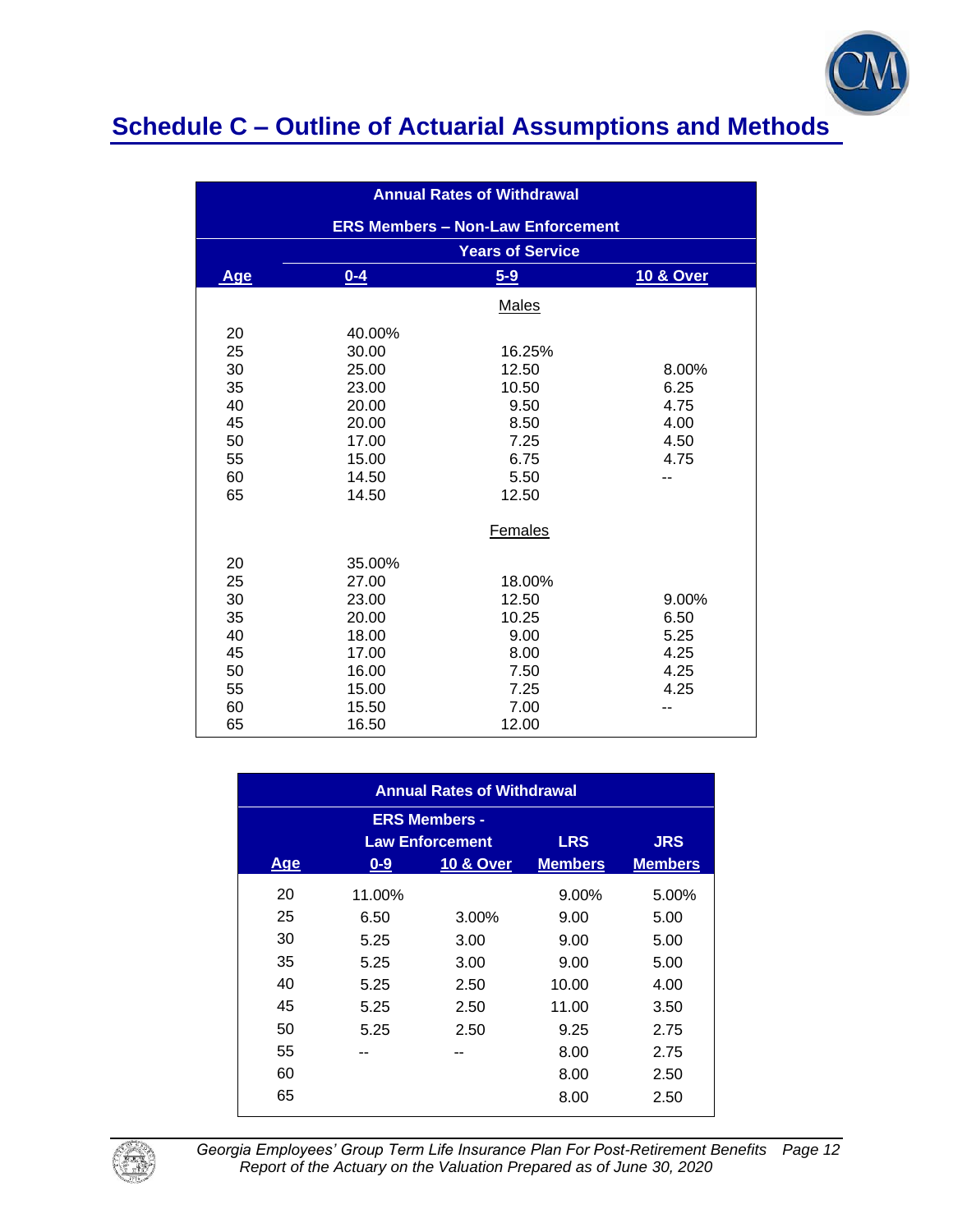

**RETIREMENT**: Representative values of the assumed annual rates of service retirement are as follows.

|                                                    | <b>Non-Law Enforcement</b><br><b>Old Plan</b> |                           |                                                                    |                                                                     |                                                                           |                                                                           |                                                                       |                                                                         |
|----------------------------------------------------|-----------------------------------------------|---------------------------|--------------------------------------------------------------------|---------------------------------------------------------------------|---------------------------------------------------------------------------|---------------------------------------------------------------------------|-----------------------------------------------------------------------|-------------------------------------------------------------------------|
| Age                                                | <b>Early Retirement</b>                       |                           | Age 60 or 30 years                                                 |                                                                     |                                                                           | 34 years                                                                  |                                                                       | More than 34 years                                                      |
|                                                    | <b>Male</b>                                   | Female                    | <b>Male</b>                                                        | <b>Female</b>                                                       | <b>Male</b>                                                               | Female                                                                    | <b>Male</b>                                                           | <b>Female</b>                                                           |
| 50<br>52<br>55<br>57<br>60<br>62<br>65<br>67<br>70 | 2.0%<br>2.0<br>3.0<br>3.5                     | 2.0%<br>2.0<br>3.5<br>5.0 | 7.5%<br>7.5<br>7.5<br>10.5<br>15.0<br>32.0<br>35.0<br>35.0<br>35.0 | 6.0%<br>6.0<br>10.0<br>10.0<br>20.0<br>40.0<br>40.0<br>35.0<br>35.0 | 100.0%<br>100.0<br>100.0<br>100.0<br>97.5<br>97.5<br>35.0<br>35.0<br>35.0 | 100.0%<br>100.0<br>100.0<br>100.0<br>95.0<br>95.0<br>40.0<br>35.0<br>35.0 | 90.0%<br>90.0<br>75.0<br>70.0<br>40.0<br>40.0<br>35.0<br>35.0<br>35.0 | 100.0%<br>100.0<br>90.0<br>70.0<br>55.0<br>65.0<br>40.0<br>35.0<br>35.0 |
| 75                                                 |                                               |                           | 100.0                                                              | 100.0                                                               | 100.0                                                                     | 100.0                                                                     | 100.0                                                                 | 100.0                                                                   |

## **ERS**

|                                                          | <b>Non-Law Enforcement</b><br><b>New Plan and GSEPS</b> |                           |                                                                                |                                                                                | Law<br><b>Enforcement</b>                                              |
|----------------------------------------------------------|---------------------------------------------------------|---------------------------|--------------------------------------------------------------------------------|--------------------------------------------------------------------------------|------------------------------------------------------------------------|
| Age                                                      | <b>Early Retirement</b>                                 |                           | <b>Normal Retirement</b>                                                       |                                                                                |                                                                        |
|                                                          | <b>Male</b>                                             | <b>Female</b>             | Male*                                                                          | Female**                                                                       |                                                                        |
| 50<br>52<br>55<br>57<br>60<br>62<br>65<br>67<br>70<br>75 | $5.0\%$<br>5.0<br>6.0<br>6.0                            | 3.8%<br>3.8<br>5.8<br>7.3 | 60.0%<br>50.0<br>50.0<br>45.0<br>25.0<br>37.5<br>32.0<br>32.0<br>30.0<br>100.0 | 42.0%<br>42.0<br>40.0<br>37.0<br>28.0<br>37.5<br>33.0<br>32.0<br>30.0<br>100.0 | 75.0%<br>60.0<br>15.0<br>15.0<br>30.0<br>35.0<br>25.0<br>25.0<br>100.0 |

An additional 20% are assumed to retire in the first year eligible for unreduced retirement with 30 years of service before age 60.

\*\* An additional 25% for ages below 53 and 20% for ages 53 to 59 are assumed to retire in the first year eligible for unreduced retirement with 30 years of service before age 60.

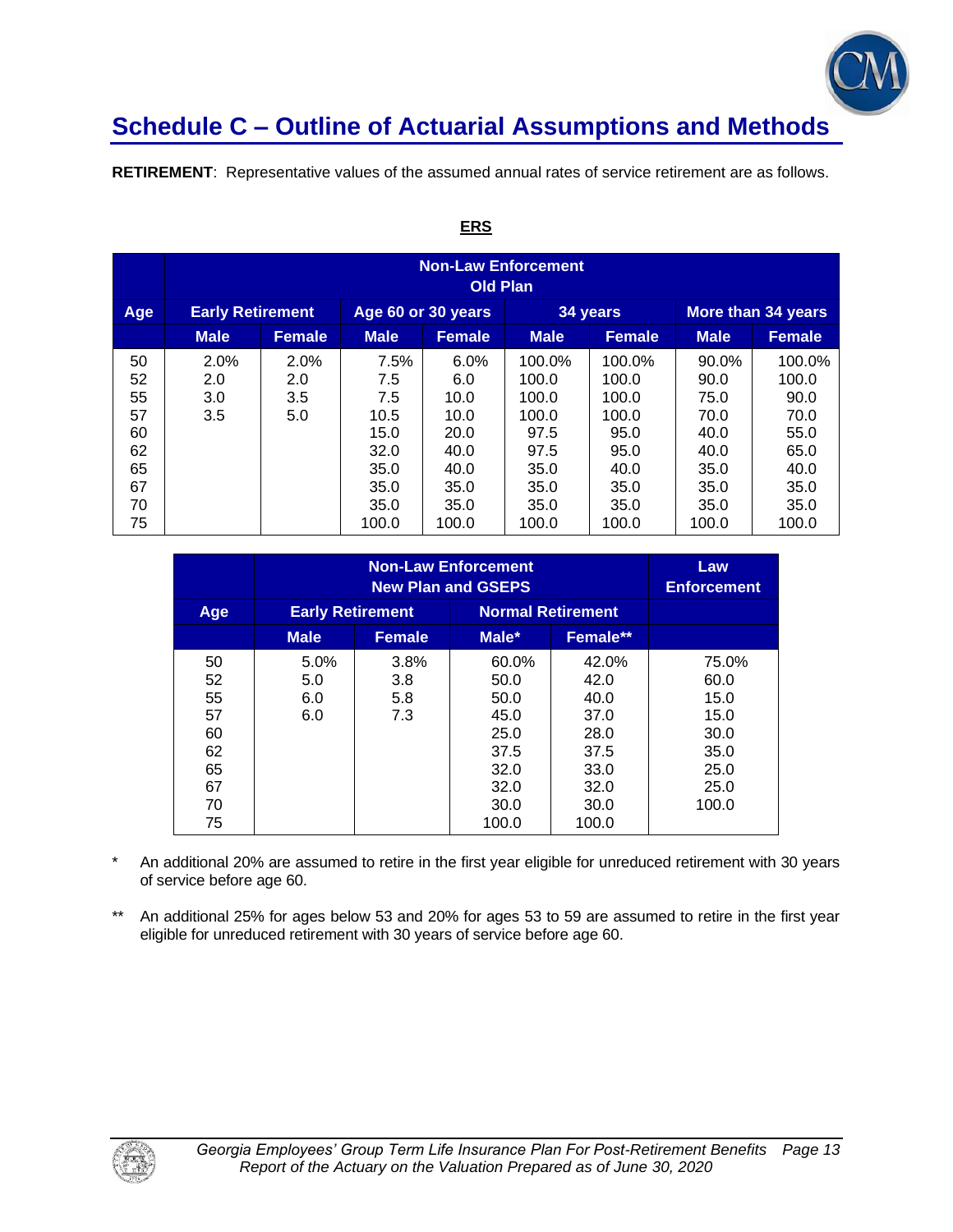

| <b>Annual Rates of Retirement</b> |            |            |  |  |
|-----------------------------------|------------|------------|--|--|
| Age                               | <b>LRS</b> | <b>JRS</b> |  |  |
| 60                                | 8%         | 15%        |  |  |
| 61                                | 8          | 10         |  |  |
| 62                                | 12         | 10         |  |  |
| $63 - 64$                         | 8          | 10         |  |  |
| 65                                | 10         | 13         |  |  |
| $66 - 67$                         | 10         | 15         |  |  |
| 68                                | 10         | 18         |  |  |
| 69                                | 15         | 18         |  |  |
| $70 - 77$                         | 15         | 25         |  |  |
| $78 - 79$                         | 15         | 100        |  |  |
| 80                                | 100        | 100        |  |  |

**RATES OF DEATH BEFORE RETIREMENT**: The Pub-2010 General Employee Table, with no adjustments, projected generationally with the MP-2019 scale is used for both males and females while in active service. Representative values of the assumed annual rates of mortality while in active service are as follows:

| <b>Annual Rates of Death*</b> |              |                |     |              |                |
|-------------------------------|--------------|----------------|-----|--------------|----------------|
| Age                           | <b>Males</b> | <b>Females</b> | Age | <b>Males</b> | <b>Females</b> |
| 20                            | 0.0370%      | 0.0130%        | 45  | 0.0980%      | 0.0560%        |
| 25                            | 0.0280       | 0.0090         | 50  | 0.1490       | 0.0830         |
| 30                            | 0.0360       | 0.0150         | 55  | 0.2190       | 0.1230         |
| 35                            | 0.0470       | 0.0230         | 60  | 0.3190       | 0.1860         |
| 40                            | 0.0660       | 0.0360         | 65  | 0.4680       | 0.2960         |

**RATES OF DEATHS AFTER RETIREMENT**: The Pub-2010 Family of Tables projected generationally with MP-2019 scale and with further adjustments are used for post-retirement mortality assumptions as follows:

| <b>Participant Type</b>    | <b>Membership Table</b>                       | Set Forward (+)/<br>Setback (-) | <b>Adjustment to Rates</b> |
|----------------------------|-----------------------------------------------|---------------------------------|----------------------------|
| <b>Service Retirees</b>    | <b>General Healthy</b><br>Annuitant           | Male: +1; Female: +1            | Male: 105%; Female: 108%   |
| <b>Disability Retirees</b> | <b>General Disabled</b>                       | Male: -3; Female: 0             | Male: 103%; Female: 106%   |
| <b>Beneficiaries</b>       | <b>General Contingent</b><br><b>Survivors</b> | Male: +2; Female: +2            | Male: 106%; Female: 105%   |

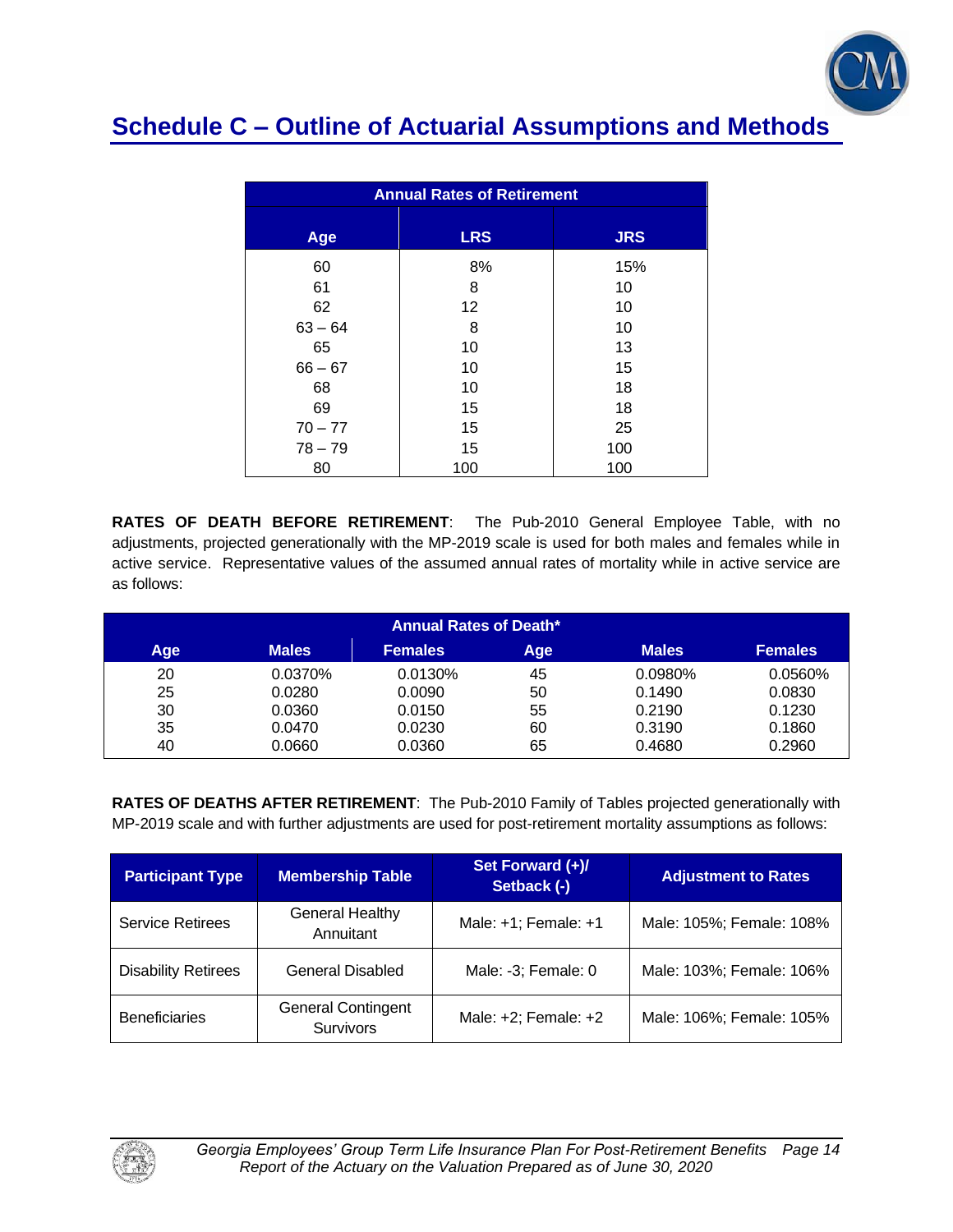

| <b>Annual Rates of Death*</b> |                           |                |                              |                |                      |                |
|-------------------------------|---------------------------|----------------|------------------------------|----------------|----------------------|----------------|
|                               | <b>Service Retirement</b> |                | <b>Disability Retirement</b> |                | <b>Beneficiaries</b> |                |
| Age                           | <b>Males</b>              | <b>Females</b> | <b>Males</b>                 | <b>Females</b> | <b>Males</b>         | <b>Females</b> |
| 50                            | 0.3371%                   | 0.2516%        | 1.2576%                      | 1.5720%        | 0.7918%              | 0.3843%        |
| 55                            | 0.4861                    | 0.3251         | 1.8725                       | 1.8465         | 0.9402               | 0.5334         |
| 60                            | 0.6941                    | 0.4493         | 2.3484                       | 2.0734         | 1.1978               | 0.7529         |
| 65                            | 1.0532                    | 0.7366         | 2.7573                       | 2.3914         | 1.7257               | 1.1057         |
| 70                            | 1.7882                    | 1.2863         | 3.4536                       | 3.0337         | 2.7157               | 1.7000         |
| 75                            | 3.1448                    | 2.2799         | 4.4743                       | 4.2432         | 4.3036               | 2.7500         |
| 80                            | 5.6427                    | 4.0900         | 6.0986                       | 6.3674         | 6.8879               | 4.6778         |
| 85                            | 10.0958                   | 7.6043         | 8.8220                       | 9.8909         | 11.3049              | 8.4315         |
| 90                            | 16.9785                   | 13.8596        | 12.9831                      | 14.4849        | 18.6083              | 14.6496        |

Representative values of the assumed annual rates of mortality are as follows:

\* Base mortality rates as of 2010 before application of the improvement scale

### **ASSETS**: Fair value

**ACTUARIAL COST METHOD:** Entry Age Normal Actuarial Cost Method. Actuarial gains and losses are reflected in the unfunded actuarial accrued liability (UAAL). See Schedule D for a brief description of this method.

**ADMINISTRATIVE EXPENSES:** Administrative expenses equal to \$640,000 are added to the normal cost contribution.

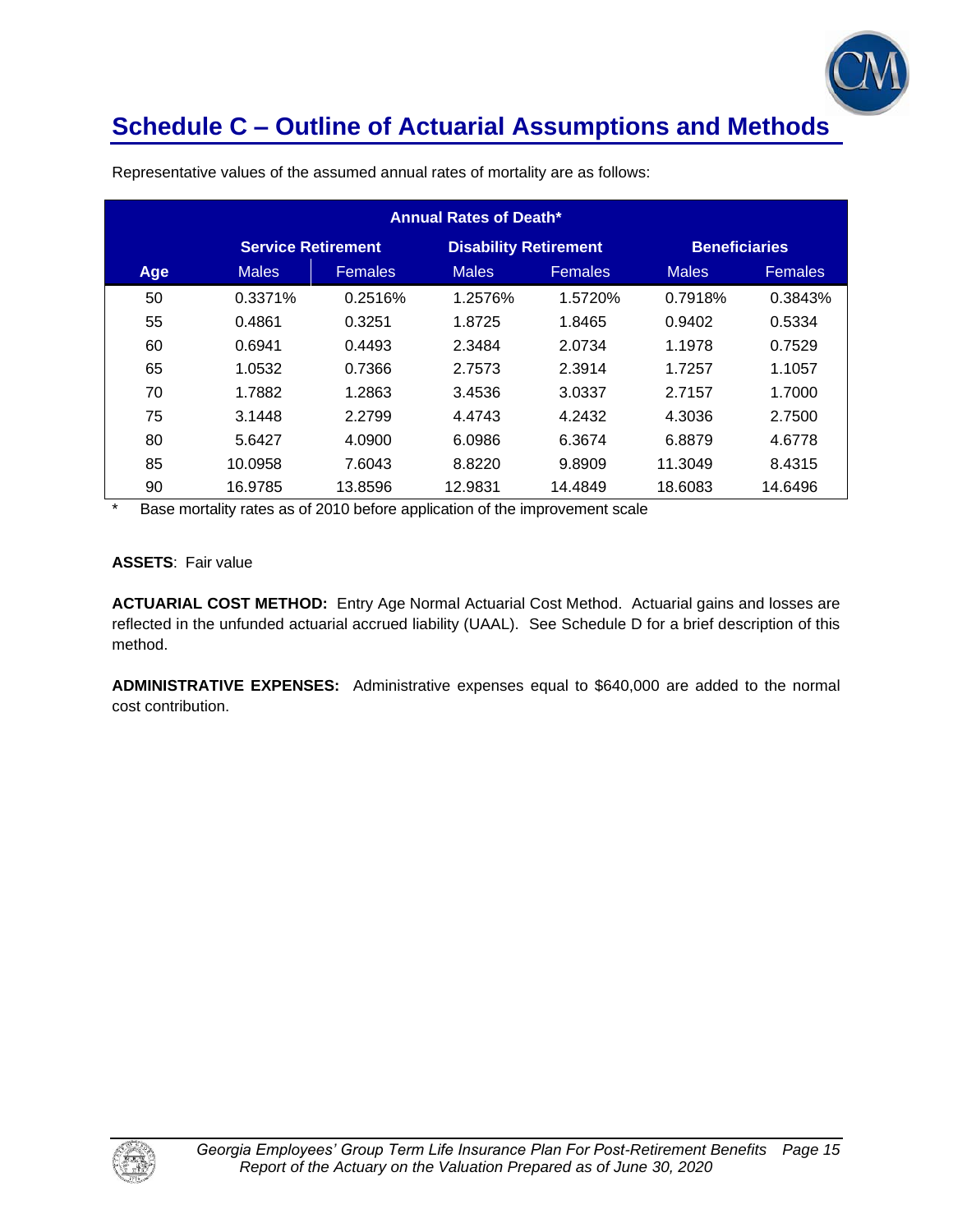

# **Schedule D – Actuarial Cost Method**

- 1. The valuation is prepared on the projected benefit basis, under which the present value, at the interest rate assumed to be earned in the future (currently 7.30%), of each member's expected benefits at retirement or death is determined, based on age, service and sex. The calculations take into account the probability of a member's death or termination of employment prior to becoming eligible for a benefit, as well as the possibility of terminating with a service, disability or survivor's benefit. The present value of the expected benefits payable on account of the active members is added to the present value of the expected future payments to retired members, beneficiaries and members entitled to deferred vested benefits to obtain the present value of all expected benefits payable from the System on account of the present group of members and beneficiaries.
- 2. The employer contributions required to support the benefits of the System are determined following a level funding approach, and consist of a normal contribution and an unfunded actuarial accrued liability contribution.
- 3. The normal contribution is determined using the entry age actuarial cost method. Under this method, a calculation is made to determine the level amount which, if applied for the average member during the entire period of his anticipated covered service, would be required in addition to the contributions of the member to meet the cost of all benefits payable on his behalf.
- 4. The unfunded actuarial accrued liability contributions are determined by subtracting the present value of prospective employer normal contributions and member contributions, together with the current actuarial value of assets, from the present value of expected benefits to be paid from the System.

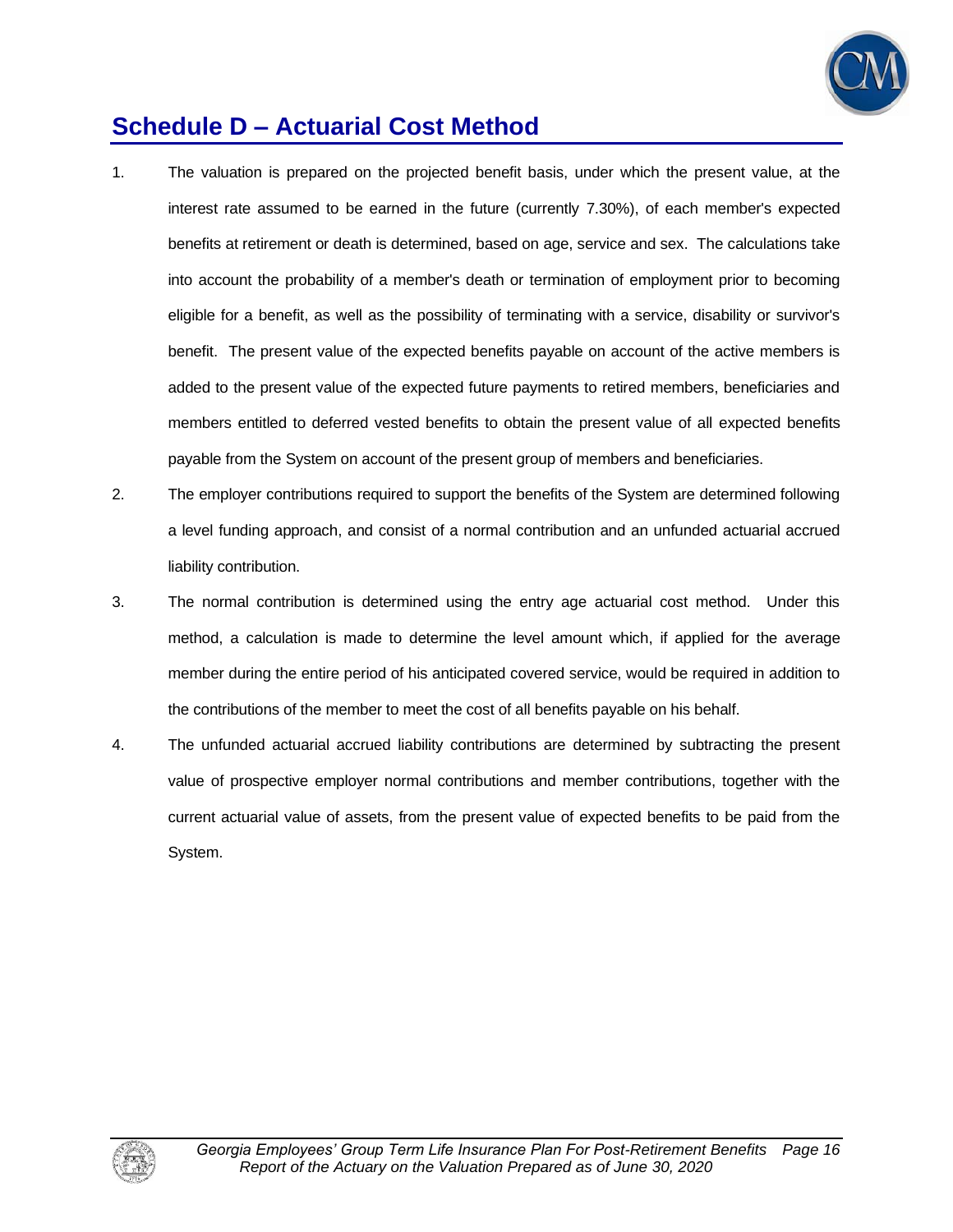

## **Schedule E – Funding Policy #2 of the SEAD Board of Directors**

The purpose of this Funding Policy is to state the overall objectives for the Georgia Employees' Group Term Life Insurance Plan for Post-Retirement Benefits (System), the benchmarks that will be used to measure progress in achieving those goals, and the methods and assumptions that will be employed to develop the benchmarks. It is the intent of the State Employees' Assurance Department Board of Directors that the Funding Policy outlined herein will remain unchanged until the objectives below are met.

## **I. Funding Objectives**

The goal in requiring employer and member contributions to the System is to accumulate sufficient assets during a member's employment to fully finance the benefits the member's beneficiary is expected to receive in the event of the death of the member during the member's retirement. In meeting this objective, the System will strive to meet the following funding objectives:

- To develop a pattern of contribution rates expressed as a percentage of employer payroll and measured by valuations prepared in accordance with applicable State laws and the principles of practice prescribed by the Actuarial Standards Board.
- To maintain a stable funded ratio (ratio of actuarial value of assets to actuarial accrued liabilities) that reflects a trend of strong actuarial condition. The long-term objective is to maintain at least a 100% funded ratio over a reasonable period of future years.
- To maintain adequate asset levels to finance the benefits promised to members and monitor the future demand for liquidity.
- To promote intergenerational equity for taxpayers with respect to contributions required for the benefits provided by the System.

## **II. Measures of Funding Progress**

To track progress in achieving the System's funding objectives, the following measures will be determined annually as of the actuarial valuation date (with due recognition that a single year's results may not be indicative of long-term trends):

- **Funded Ratio** The funded ratio, defined as the actuarial value of assets divided by the actuarial accrued liability, should remain stable over time, before adjustments for changes in benefits, actuarial methods, and/or actuarial adjustments. The target funded ratio will be 100 percent. In the event that the funded ratio falls below 100%, the targeted funded ratio will be 100% within 20 years of the date the funded ratio first falls below 100%.
- **Unfunded Actuarial Accrued Liability (UAAL)**
	- o **Transitional UAAL** The UAAL established as of the initial valuation date for which this funding policy is adopted shall be known as the Transitional UAAL.
	- o **New Incremental UAAL** Each subsequent valuation will produce a New Incremental UAAL consisting of all benefit changes, assumption and method changes and experience gains and/or losses that have occurred since the previous valuations.
- **UAAL Amortization Period** 
	- $\circ$  The transitional UAAL will be amortized over a closed 20 year period beginning on the initial valuation date for which this funding policy is adopted.
	- $\circ$  Each New Incremental UAAL shall be amortized over a closed 20 year period beginning with the year it is incurred.
- **Employer Contribution Rate** 
	- o **Employer Normal Contribution Rate**  the contribution rate determined as of the valuation date each year to fund the employer portion of the annual normal cost of the System based on the assumptions and methods adopted by the Board.
	- $\circ$  In each valuation subsequent to the adoption of this funding policy the required employer contribution rate will be determined as the summation of the employer Normal Contribution Rate, a contribution rate for administrative expenses, the amortization rate

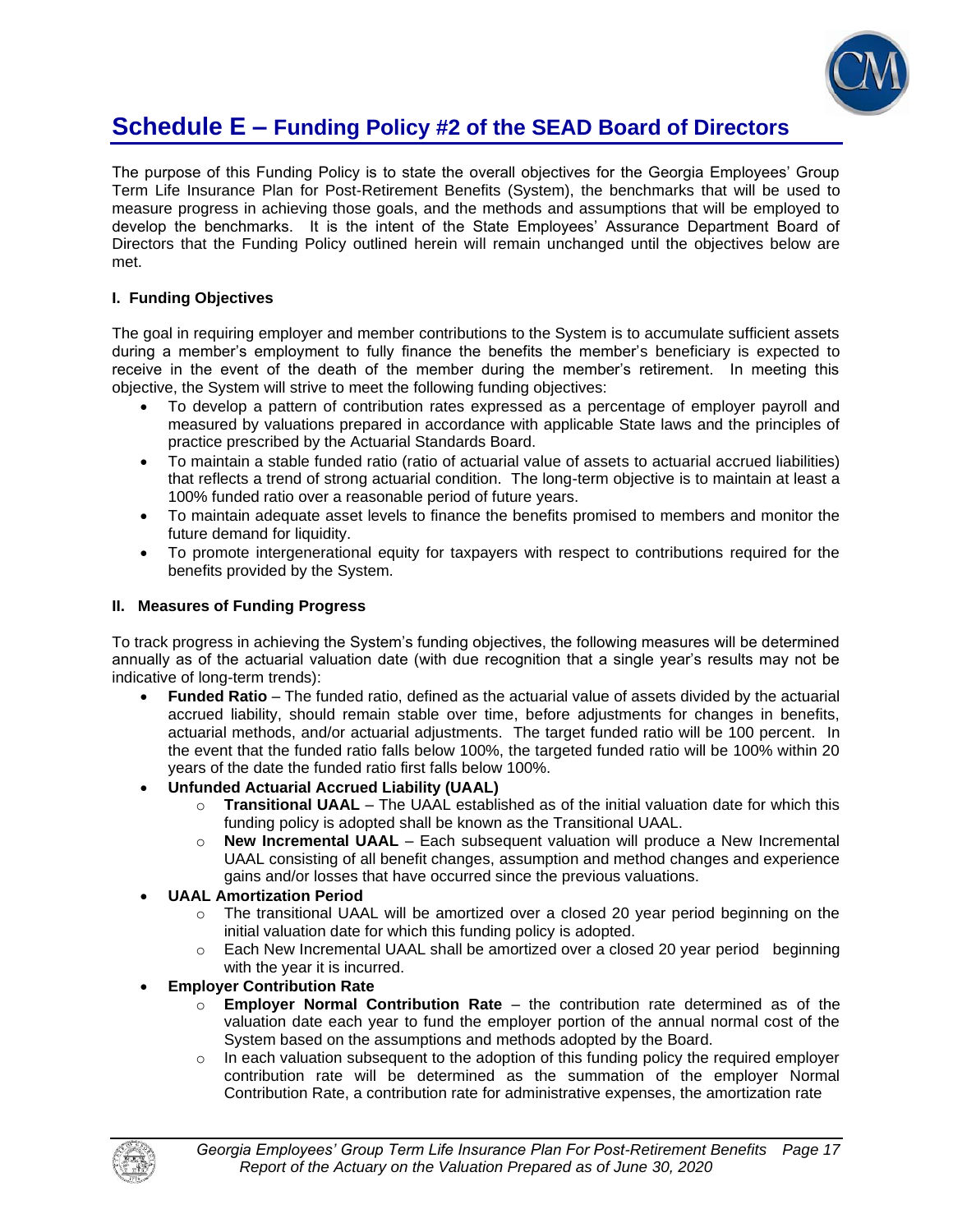

## **Schedule E – Funding Policy #2 of the SEAD Board of Directors**

for the Transitional UAAL and the individual amortization rate for each of the New Incremental UAAL bases.

- o In no event shall the employer contribution rate be less than 0%.
- $\circ$  The valuation methodology, including the amortization of the Unfunded Actuarial Accrued Liability (UAAL), would be expected to maintain reasonably stable contribution rates as a dollar per active member.

### **III. Methods and Assumptions**

The annual actuarial valuations providing the measures to assess funding progress will utilize the actuarial methods and assumptions last adopted by the Board based upon the advice and recommendations of the actuary. These include the following primary methods and assumptions:

- The actuarial cost method used to develop the benchmarks will be the Projected Unit Credit (PUC) actuarial cost method.
- The long-term annual investment rate of return assumption will be:
	- $\circ$  Effective with the June 30, 2013 valuation date, 7.50% net of investment expenses.
	- o Effective with the June 30, 2017 valuation date, reduced by 0.10% (10 basis points) from the immediate prior actuarial valuation, as long as the following conditions are met:
		- The actual rate of return for the fiscal year ending with the current valuation date exceeds the assumed rate of return from the immediate prior actuarial valuation, and
		- The assumed rate of return does not decrease below 7.00% net of investment expenses.
- The actuarial value of assets will be equal to the market value of assets as of the valuation date.

The employer contribution rates determined in an annual actuarial valuation will be at least sufficient to satisfy the annual normal cost of the System and amortize the UAAL as a level dollar amount over a period not to exceed 20 years. However in no event shall the employer contribution rate be less than 0%.

The actuary shall conduct an investigation into the System's experience at least every five years and utilize the results of the investigation to form the basis for recommended assumptions and methods. Any changes to the recommended assumptions and methods that are approved by the Board will be reflected in this Policy.

### **IV. Funding Policy Progress**

The Board will periodically have actuarial projections of the valuation results performed to assess the current and expected future progress towards the overall funding goals of the System. These periodic projections will provide the expected valuation results over at least a 10-year period. The projected measures of funding progress and the recent historical trend provided in valuations will provide important information for the Board's assessment of the System's funding progress.

Adopted: March 15, 2018

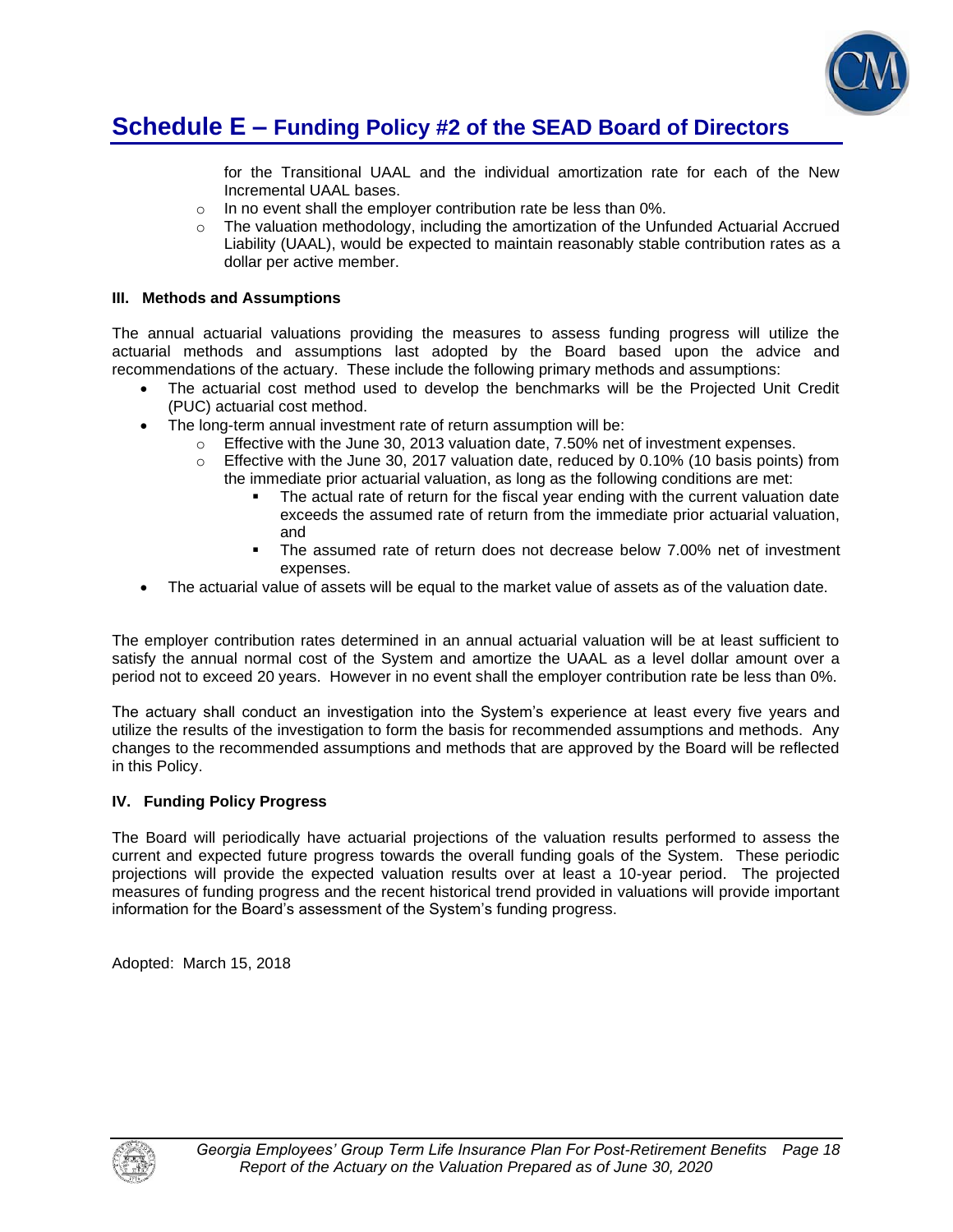

| Valuation<br>Date | Amortization<br><b>Period</b> | <b>Balance of</b><br><b>Transitional UAAL</b> | <b>Expected UAAL</b><br><b>Contribution</b> |
|-------------------|-------------------------------|-----------------------------------------------|---------------------------------------------|
| 6/30/2013         | 20                            | \$<br>(153, 044, 912)                         | \$<br>(15,012,511)                          |
| 6/30/2014         | 19                            | (149, 510, 770)                               | (15,012,511)                                |
| 6/30/2015         | 18                            | (145, 711, 566)                               | (15,012,511)                                |
| 6/30/2016         | 17                            | (141, 627, 423)                               | (15,012,511)                                |
| 6/30/2017         | 16                            | (137, 236, 969)                               | (14, 914, 947)                              |
| 6/30/2018         | 15                            | (132, 477, 558)                               | (14, 822, 141)                              |
| 6/30/2019         | 14                            | (127, 326, 279)                               | (14, 822, 141)                              |
| 6/30/2020         | 13                            | (121, 798, 956)                               | (14, 822, 141)                              |
| 6/30/2021         | 12                            | (115,868,138)                                 | (14, 822, 141)                              |
| 6/30/2022         | 11                            | (109, 504, 371)                               | (14, 822, 141)                              |
| 6/30/2023         | 10                            | (102, 676, 049)                               | (14, 822, 141)                              |
| 6/30/2024         | 9                             | (95, 349, 259)                                | (14, 822, 141)                              |
| 6/30/2025         | 8                             | (87, 487, 613)                                | (14, 822, 141)                              |
| 6/30/2026         | 7                             | (79,052,068)                                  | (14, 822, 141)                              |
| 6/30/2027         | 6                             | (70,000,728)                                  | (14, 822, 141)                              |
| 6/30/2028         | 5                             | (60, 288, 639)                                | (14, 822, 141)                              |
| 6/30/2029         | 4                             | (49, 867, 569)                                | (14, 822, 141)                              |
| 6/30/2030         | 3                             | (38, 685, 760)                                | (14,822,141)                                |
| 6/30/2031         | 2                             | (26, 687, 679)                                | (14, 822, 141)                              |
| 6/30/2032         | 1                             | (13, 813, 738)                                | (14, 822, 141)                              |
| 6/30/2033         | 0                             | O                                             | 0                                           |

## **TRANSITIONAL UAAL**

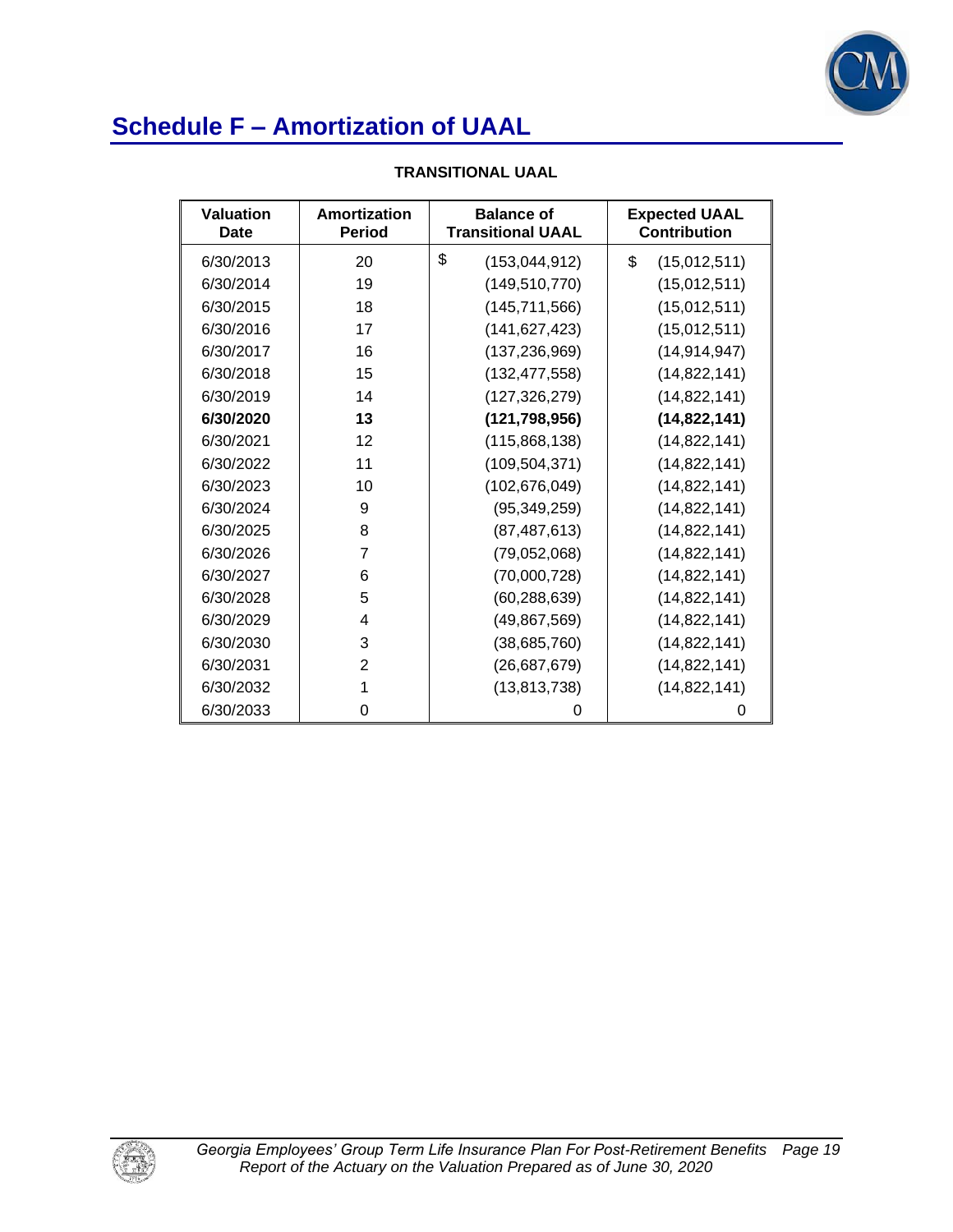

| <b>2014 INCREMENTAL UAAL</b> |  |
|------------------------------|--|
|------------------------------|--|

| Valuation<br>Date | Amortization<br><b>Period</b> | <b>Balance of New</b><br><b>Incremental UAAL</b><br>6/30/2014 | <b>Expected UAAL</b><br><b>Contribution</b> |
|-------------------|-------------------------------|---------------------------------------------------------------|---------------------------------------------|
| 6/30/2014         | 20                            | \$<br>(100, 370, 143)                                         | \$<br>(9,845,527)                           |
| 6/30/2015         | 19                            | (98,052,376)                                                  | (9,845,527)                                 |
| 6/30/2016         | 18                            | (95, 560, 777)                                                | (9,845,527)                                 |
| 6/30/2017         | 17                            | (92, 882, 308)                                                | (9,778,710)                                 |
| 6/30/2018         | 16                            | (89, 976, 889)                                                | (9,714,932)                                 |
| 6/30/2019         | 15                            | (86, 830, 270)                                                | (9,714,932)                                 |
| 6/30/2020         | 14                            | (83, 453, 947)                                                | (9,714,932)                                 |
| 6/30/2021         | 13                            | (79, 831, 153)                                                | (9,714,932)                                 |
| 6/30/2022         | 12                            | (75, 943, 894)                                                | (9,714,932)                                 |
| 6/30/2023         | 11                            | (71, 772, 866)                                                | (9,714,932)                                 |
| 6/30/2024         | 10                            | (67, 297, 353)                                                | (9,714,932)                                 |
| 6/30/2025         | 9                             | (62, 495, 127)                                                | (9,714,932)                                 |
| 6/30/2026         | 8                             | (57, 342, 339)                                                | (9,714,932)                                 |
| 6/30/2027         | 7                             | (51, 813, 398)                                                | (9,714,932)                                 |
| 6/30/2028         | 6                             | (45,880,843)                                                  | (9,714,932)                                 |
| 6/30/2029         | 5                             | (39, 515, 212)                                                | (9,714,932)                                 |
| 6/30/2030         | 4                             | (32,684,890)                                                  | (9,714,932)                                 |
| 6/30/2031         | 3                             | (25, 355, 955)                                                | (9,714,932)                                 |
| 6/30/2032         | 2                             | (17, 492, 007)                                                | (9,714,932)                                 |
| 6/30/2033         | 1                             | (9,053,991)                                                   | (9,714,932)                                 |
| 6/30/2034         | 0                             | 0                                                             | 0                                           |

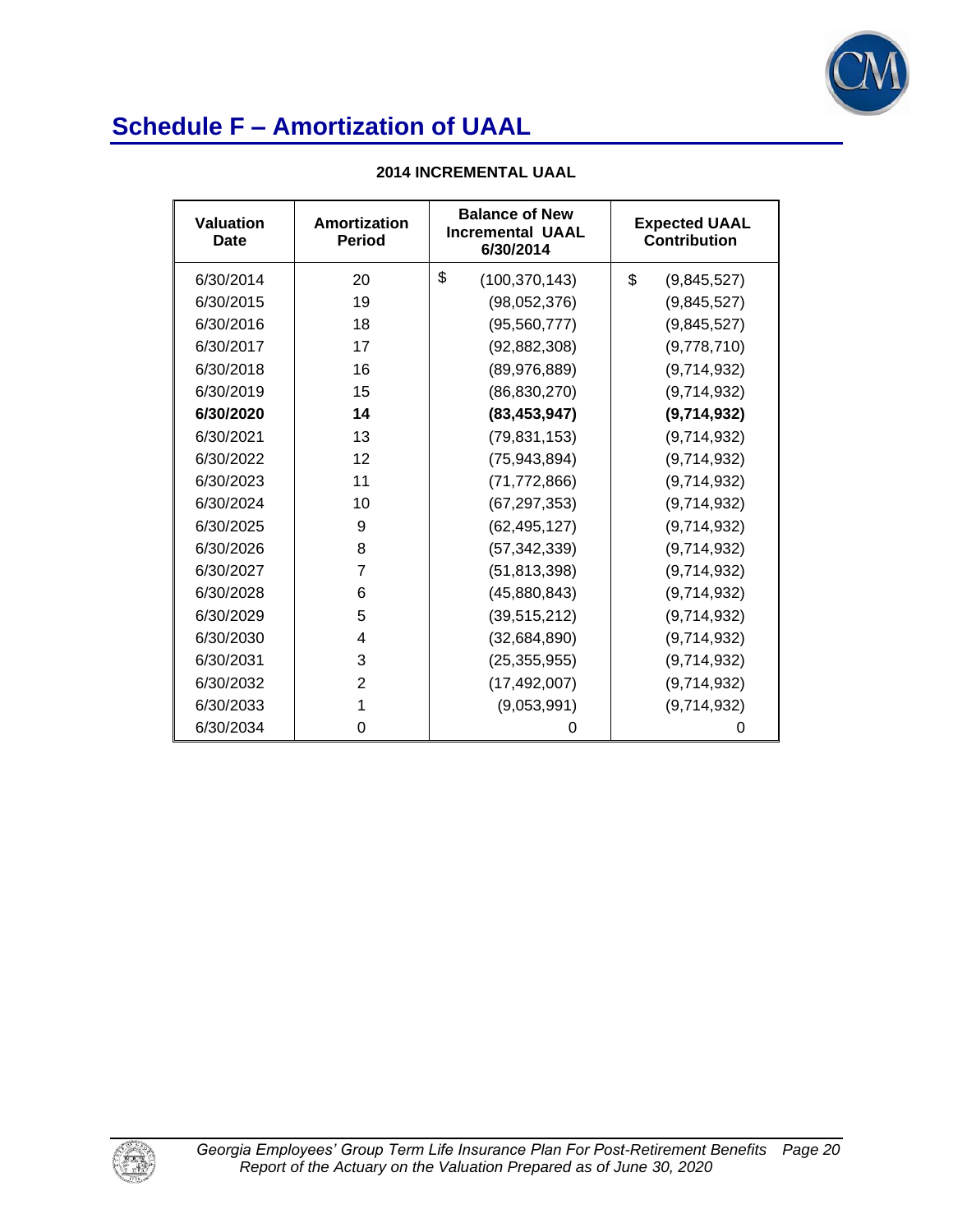

| <b>Valuation</b><br>Date | Amortization<br><b>Period</b> | <b>Balance of New</b><br><b>Incremental UAAL</b><br>6/30/2015 | <b>Expected UAAL</b><br><b>Contribution</b> |  |
|--------------------------|-------------------------------|---------------------------------------------------------------|---------------------------------------------|--|
| 6/30/2015                | 20                            | \$<br>(33,048,041)                                            | \$<br>(3,241,755)                           |  |
| 6/30/2016                | 19                            | (32, 284, 889)                                                | (3, 241, 755)                               |  |
| 6/30/2017                | 18                            | (31, 464, 501)                                                | (3,218,853)                                 |  |
| 6/30/2018                | 17                            | (30, 574, 021)                                                | (3, 196, 926)                               |  |
| 6/30/2019                | 16                            | (29,608,999)                                                  | (3, 196, 926)                               |  |
| 6/30/2020                | 15                            | (28, 573, 531)                                                | (3, 196, 926)                               |  |
| 6/30/2021                | 14                            | (27, 462, 473)                                                | (3, 196, 926)                               |  |
| 6/30/2022                | 13                            | (26, 270, 307)                                                | (3, 196, 926)                               |  |
| 6/30/2023                | 12                            | (24, 991, 114)                                                | (3, 196, 926)                               |  |
| 6/30/2024                | 11                            | (23, 618, 540)                                                | (3, 196, 926)                               |  |
| 6/30/2025                | 10                            | (22, 145, 768)                                                | (3, 196, 926)                               |  |
| 6/30/2026                | 9                             | (20, 565, 483)                                                | (3, 196, 926)                               |  |
| 6/30/2027                | 8                             | (18,869,838)                                                  | (3, 196, 926)                               |  |
| 6/30/2028                | $\overline{7}$                | (17,050,410)                                                  | (3, 196, 926)                               |  |
| 6/30/2029                | 6                             | (15,098,164)                                                  | (3, 196, 926)                               |  |
| 6/30/2030                | 5                             | (13,003,405)                                                  | (3, 196, 926)                               |  |
| 6/30/2031                | 4                             | (10, 755, 727)                                                | (3, 196, 926)                               |  |
| 6/30/2032                | 3                             | (8,343,970)                                                   | (3, 196, 926)                               |  |
| 6/30/2033                | 2                             | (5,756,154)                                                   | (3, 196, 926)                               |  |
| 6/30/2034                | 1                             | (2,979,427)                                                   | (3, 196, 926)                               |  |
| 6/30/2035                | 0                             | 0                                                             | 0                                           |  |

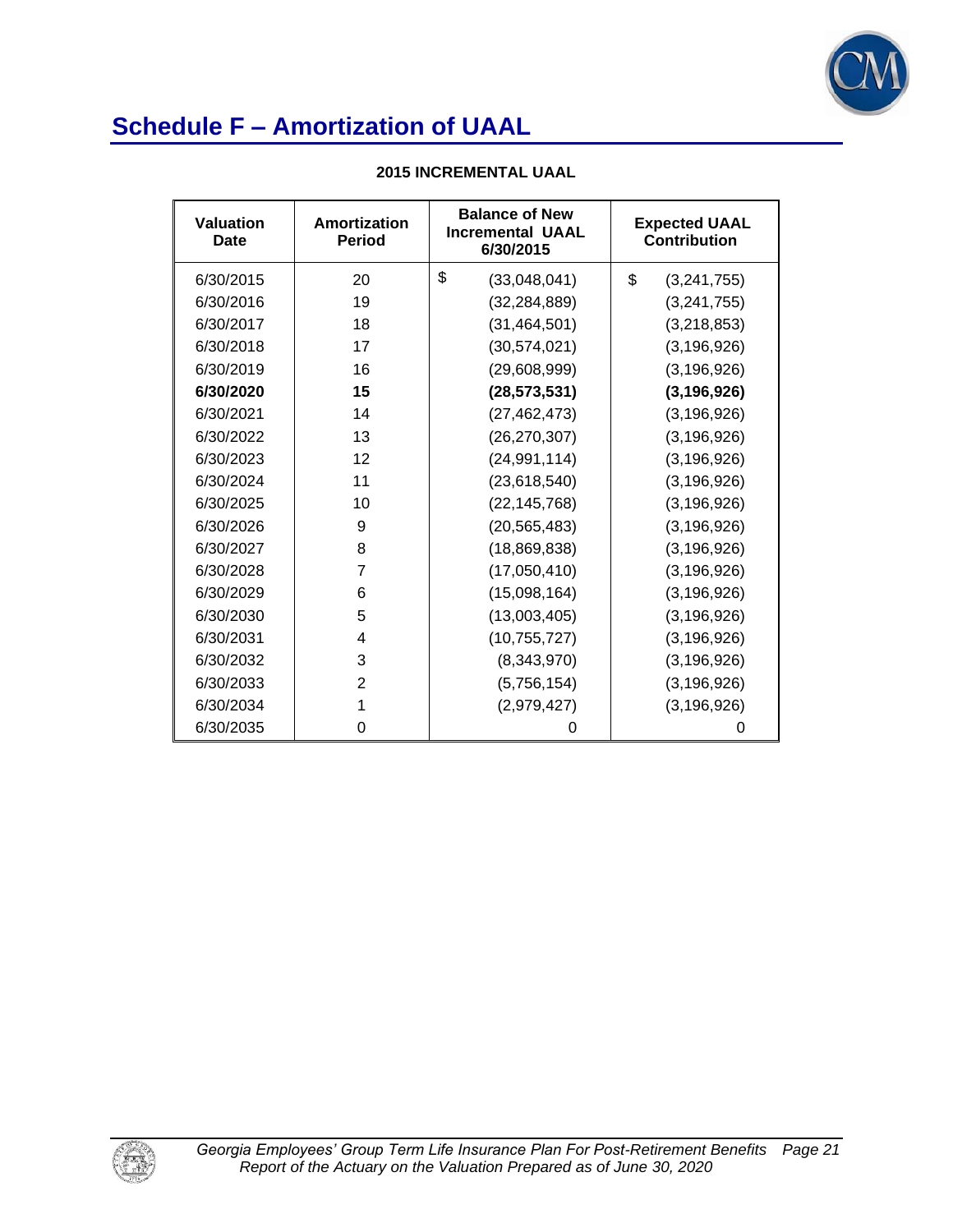

| <b>Valuation</b><br><b>Date</b> | <b>Amortization</b><br><b>Period</b> | <b>Balance of New</b><br><b>Incremental UAAL</b><br>6/30/2016 |            | <b>Expected UAAL</b><br><b>Contribution</b> |           |
|---------------------------------|--------------------------------------|---------------------------------------------------------------|------------|---------------------------------------------|-----------|
| 6/30/2016                       | 20                                   | \$                                                            | 73,301,181 | \$                                          | 7,190,273 |
| 6/30/2017                       | 19                                   |                                                               | 71,608,496 |                                             | 7,137,545 |
| 6/30/2018                       | 18                                   |                                                               | 69,769,980 |                                             | 7,086,921 |
| 6/30/2019                       | 17                                   |                                                               | 67,776,267 |                                             | 7,086,921 |
| 6/30/2020                       | 16                                   |                                                               | 65,637,013 |                                             | 7,086,921 |
| 6/30/2021                       | 15                                   |                                                               | 63,341,593 |                                             | 7,086,921 |
| 6/30/2022                       | 14                                   |                                                               | 60,878,608 |                                             | 7,086,921 |
| 6/30/2023                       | 13                                   |                                                               | 58,235,825 |                                             | 7,086,921 |
| 6/30/2024                       | 12                                   |                                                               | 55,400,119 |                                             | 7,086,921 |
| 6/30/2025                       | 11                                   |                                                               | 52,357,406 |                                             | 7,086,921 |
| 6/30/2026                       | 10                                   |                                                               | 49,092,575 |                                             | 7,086,921 |
| 6/30/2027                       | 9                                    |                                                               | 45,589,412 |                                             | 7,086,921 |
| 6/30/2028                       | 8                                    |                                                               | 41,830,518 |                                             | 7,086,921 |
| 6/30/2029                       | 7                                    |                                                               | 37,797,224 |                                             | 7,086,921 |
| 6/30/2030                       | 6                                    |                                                               | 33,469,500 |                                             | 7,086,921 |
| 6/30/2031                       | 5                                    |                                                               | 28,825,852 |                                             | 7,086,921 |
| 6/30/2032                       | 4                                    |                                                               | 23,843,218 |                                             | 7,086,921 |
| 6/30/2033                       | 3                                    |                                                               | 18,496,851 |                                             | 7,086,921 |
| 6/30/2034                       | 2                                    |                                                               | 12,760,200 |                                             | 7,086,921 |
| 6/30/2035                       | 1                                    |                                                               | 6,604,773  |                                             | 7,086,921 |
| 6/30/2036                       | 0                                    |                                                               | 0          |                                             | 0         |

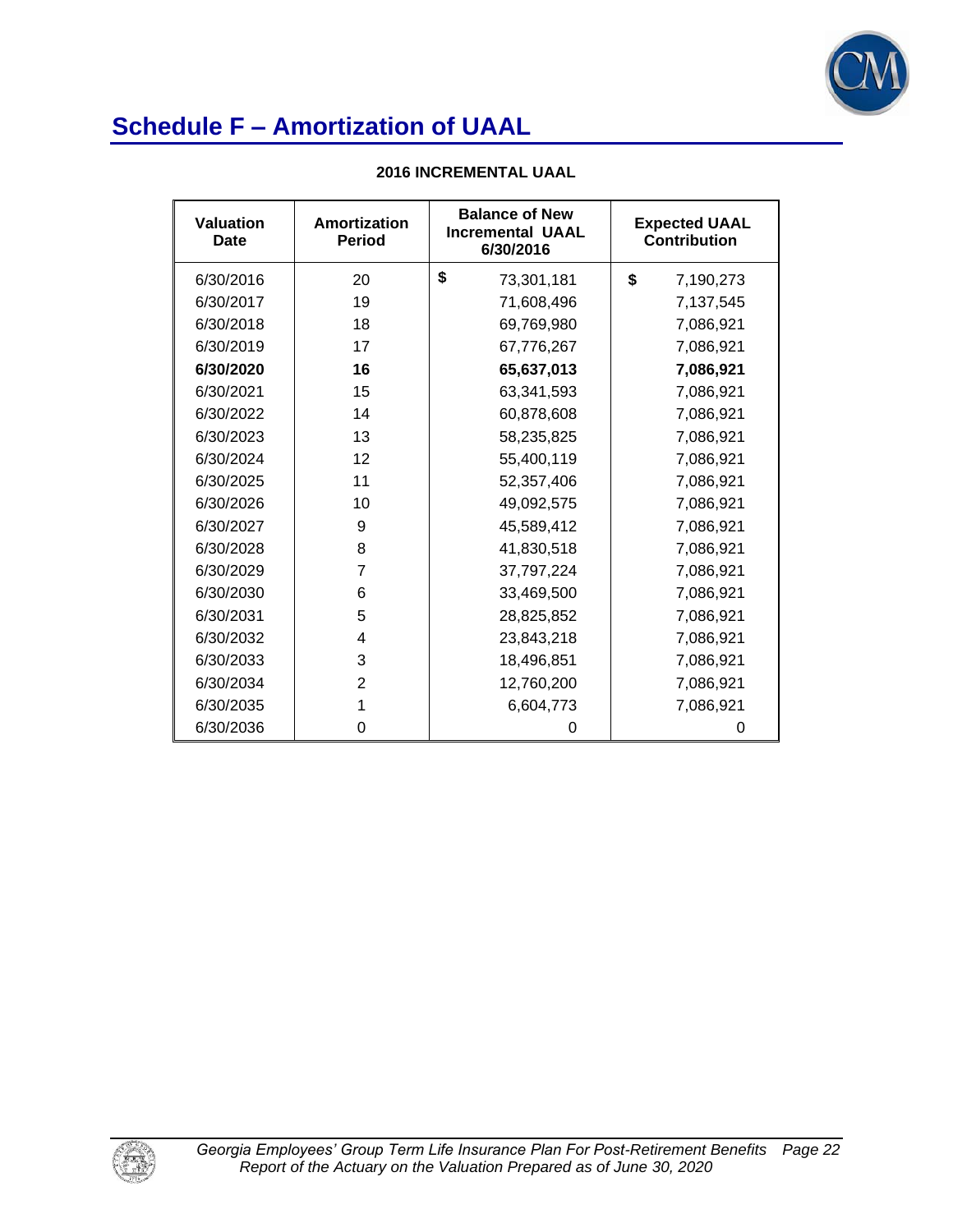

| <b>Valuation</b><br>Date | Amortization<br><b>Period</b> | <b>Balance of New</b><br><b>Incremental UAAL</b><br>6/30/2017 | <b>Expected UAAL</b><br><b>Contribution</b> |  |
|--------------------------|-------------------------------|---------------------------------------------------------------|---------------------------------------------|--|
| 6/30/2017                | 20                            | \$<br>(54, 689, 758)                                          | \$<br>(5,323,907)                           |  |
| 6/30/2018                | 19                            | (53, 412, 894)                                                | (5,284,703)                                 |  |
| 6/30/2019                | 18                            | (52,027,332)                                                  | (5, 284, 703)                               |  |
| 6/30/2020                | 17                            | (50, 540, 624)                                                | (5, 284, 703)                               |  |
| 6/30/2021                | 16                            | (48, 945, 387)                                                | (5,284,703)                                 |  |
| 6/30/2022                | 15                            | (47, 233, 697)                                                | (5, 284, 703)                               |  |
| 6/30/2023                | 14                            | (45, 397, 054)                                                | (5, 284, 703)                               |  |
| 6/30/2024                | 13                            | (43, 426, 336)                                                | (5, 284, 703)                               |  |
| 6/30/2025                | 12                            | (41, 311, 756)                                                | (5, 284, 703)                               |  |
| 6/30/2026                | 11                            | (39,042,811)                                                  | (5, 284, 703)                               |  |
| 6/30/2027                | 10                            | (36,608,234)                                                  | (5,284,703)                                 |  |
| 6/30/2028                | 9                             | (33,995,932)                                                  | (5,284,703)                                 |  |
| 6/30/2029                | 8                             | (31, 192, 932)                                                | (5,284,703)                                 |  |
| 6/30/2030                | 7                             | (28, 185, 313)                                                | (5, 284, 703)                               |  |
| 6/30/2031                | 6                             | (24, 958, 138)                                                | (5, 284, 703)                               |  |
| 6/30/2032                | 5                             | (21, 495, 379)                                                | (5, 284, 703)                               |  |
| 6/30/2033                | 4                             | (17, 779, 839)                                                | (5, 284, 703)                               |  |
| 6/30/2034                | 3                             | (13,793,064)                                                  | (5,284,703)                                 |  |
| 6/30/2035                | 2                             | (9,515,255)                                                   | (5,284,703)                                 |  |
| 6/30/2036                | 1                             | (4,925,166)                                                   | (5,284,703)                                 |  |
| 6/30/2037                | 0                             | 0                                                             | 0                                           |  |

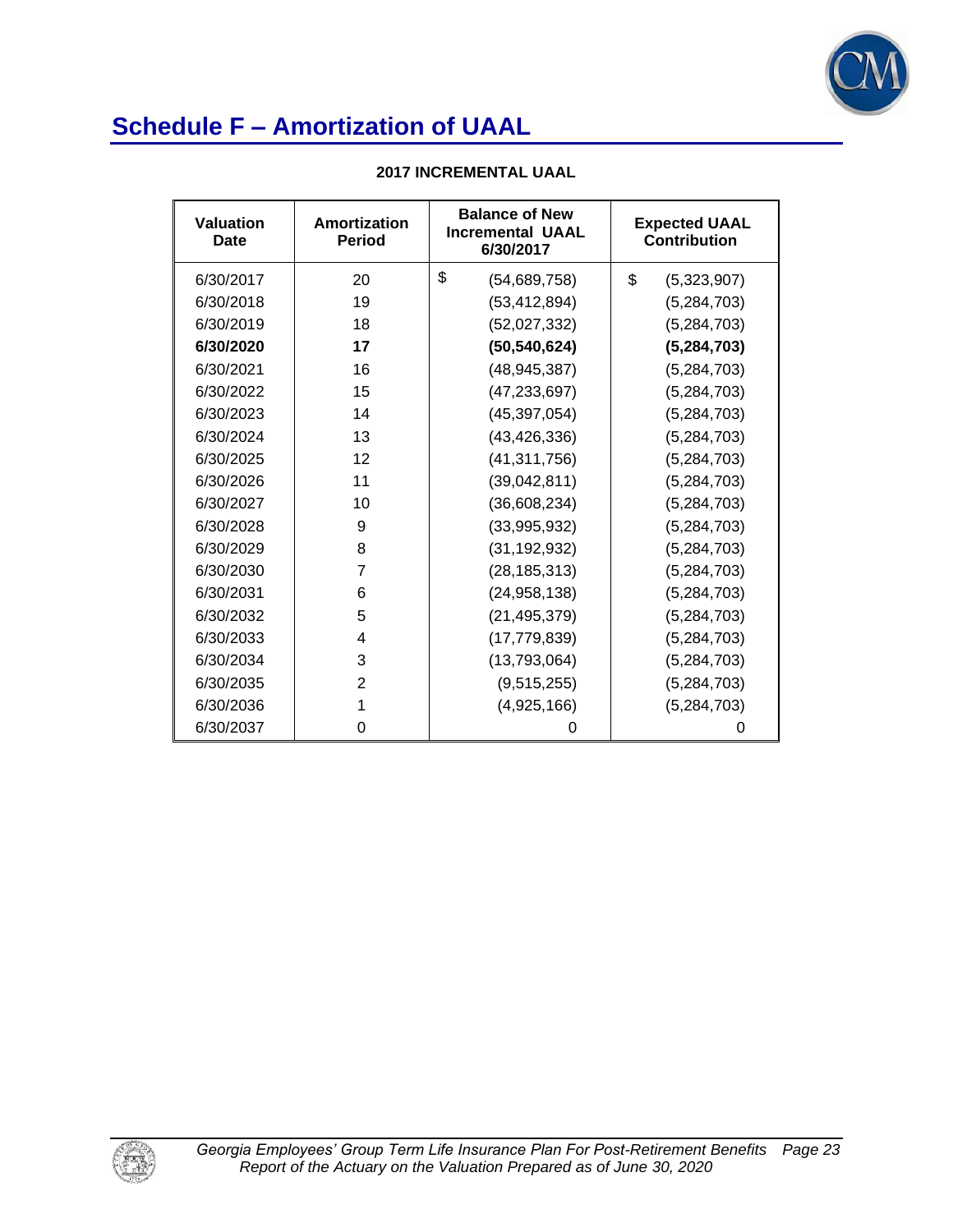

| Valuation<br>Date | <b>Amortization</b><br><b>Period</b> | <b>Balance of New</b><br><b>Incremental UAAL</b><br>6/30/2018 | <b>Expected UAAL</b><br><b>Contribution</b> |  |
|-------------------|--------------------------------------|---------------------------------------------------------------|---------------------------------------------|--|
| 6/30/2018         | 20                                   | \$<br>(33,633,354)                                            | \$<br>(3,249,153)                           |  |
| 6/30/2019         | 19                                   | (32,839,436)                                                  | (3,249,153)                                 |  |
| 6/30/2020         | 18                                   | (31, 987, 562)                                                | (3,249,153)                                 |  |
| 6/30/2021         | 17                                   | (31,073,501)                                                  | (3,249,153)                                 |  |
| 6/30/2022         | 16                                   | (30,092,713)                                                  | (3,249,153)                                 |  |
| 6/30/2023         | 15                                   | (29,040,328)                                                  | (3, 249, 153)                               |  |
| 6/30/2024         | 14                                   | (27, 911, 119)                                                | (3, 249, 153)                               |  |
| 6/30/2025         | 13                                   | (26, 699, 478)                                                | (3,249,153)                                 |  |
| 6/30/2026         | 12                                   | (25, 399, 387)                                                | (3, 249, 153)                               |  |
| 6/30/2027         | 11                                   | (24,004,389)                                                  | (3, 249, 153)                               |  |
| 6/30/2028         | 10                                   | (22, 507, 557)                                                | (3,249,153)                                 |  |
| 6/30/2029         | 9                                    | (20, 901, 456)                                                | (3,249,153)                                 |  |
| 6/30/2030         | 8                                    | (19, 178, 109)                                                | (3,249,153)                                 |  |
| 6/30/2031         | 7                                    | (17, 328, 958)                                                | (3, 249, 153)                               |  |
| 6/30/2032         | 6                                    | (15, 344, 819)                                                | (3, 249, 153)                               |  |
| 6/30/2033         | 5                                    | (13, 215, 838)                                                | (3,249,153)                                 |  |
| 6/30/2034         | 4                                    | (10, 931, 441)                                                | (3, 249, 153)                               |  |
| 6/30/2035         | 3                                    | (8,480,283)                                                   | (3, 249, 153)                               |  |
| 6/30/2036         | $\overline{2}$                       | (5,850,191)                                                   | (3,249,153)                                 |  |
| 6/30/2037         | 1                                    | (3,028,102)                                                   | (3, 249, 153)                               |  |
| 6/30/2038         | 0                                    | 0                                                             | 0                                           |  |

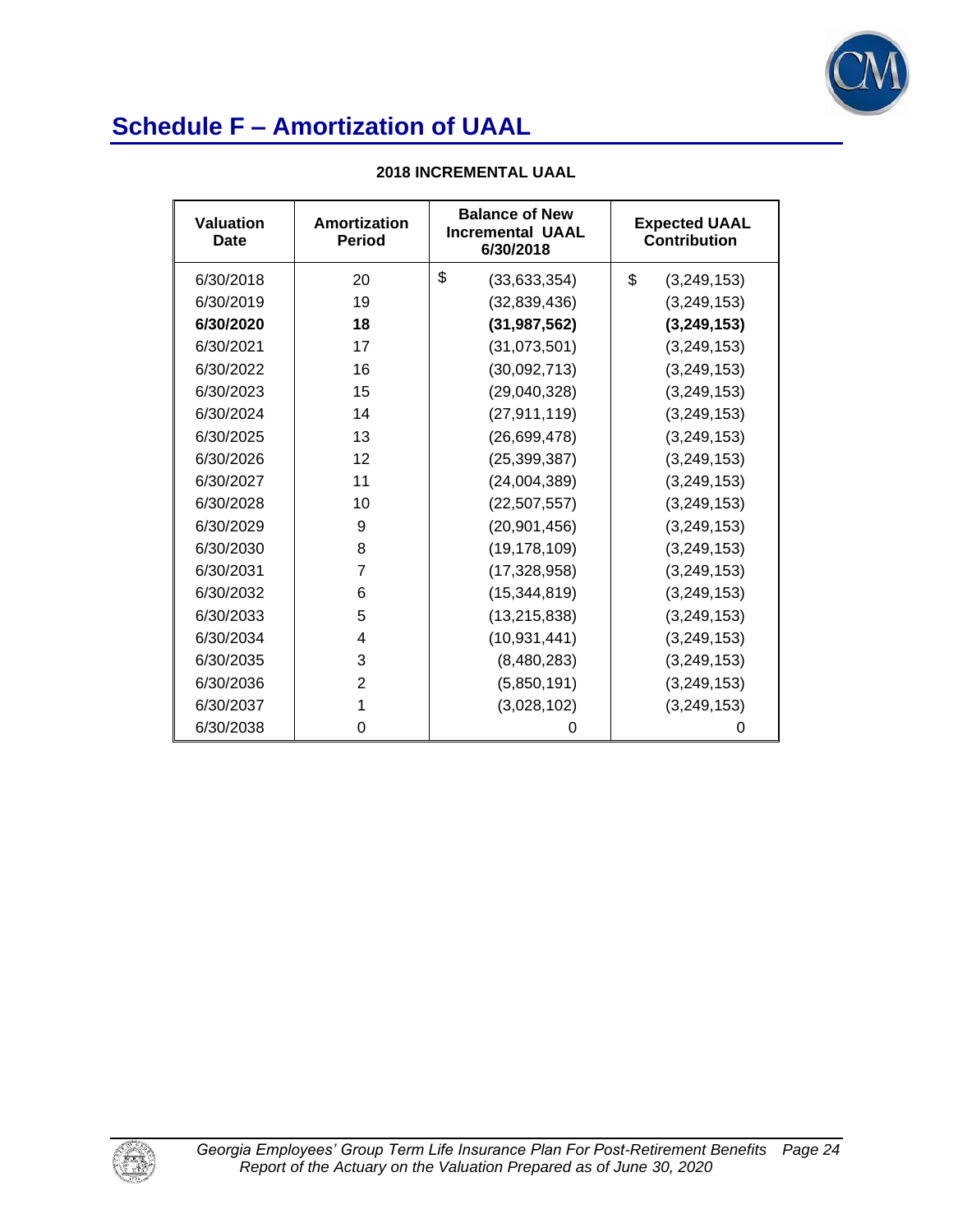

| Valuation<br>Date | Amortization<br><b>Period</b> | <b>Balance of New</b><br><b>Incremental UAAL</b><br>6/30/2019 | <b>Expected UAAL</b><br><b>Contribution</b> |  |
|-------------------|-------------------------------|---------------------------------------------------------------|---------------------------------------------|--|
| 6/30/2019         | 20                            | \$<br>(26, 261, 482)                                          | \$<br>(2,536,993)                           |  |
| 6/30/2020         | 19                            | (25,641,579)                                                  | (2,536,993)                                 |  |
| 6/30/2021         | 18                            | (24, 976, 421)                                                | (2,536,993)                                 |  |
| 6/30/2022         | 17                            | (24, 262, 707)                                                | (2,536,993)                                 |  |
| 6/30/2023         | 16                            | (23, 496, 892)                                                | (2,536,993)                                 |  |
| 6/30/2024         | 15                            | (22, 675, 172)                                                | (2,536,993)                                 |  |
| 6/30/2025         | 14                            | (21, 793, 467)                                                | (2,536,993)                                 |  |
| 6/30/2026         | 13                            | (20, 847, 397)                                                | (2,536,993)                                 |  |
| 6/30/2027         | 12                            | (19, 832, 265)                                                | (2,536,993)                                 |  |
| 6/30/2028         | 11                            | (18, 743, 027)                                                | (2,536,993)                                 |  |
| 6/30/2029         | 10                            | (17, 574, 275)                                                | (2,536,993)                                 |  |
| 6/30/2030         | 9                             | (16,320,205)                                                  | (2,536,993)                                 |  |
| 6/30/2031         | 8                             | (14, 974, 587)                                                | (2,536,993)                                 |  |
| 6/30/2032         | 7                             | (13,530,739)                                                  | (2,536,993)                                 |  |
| 6/30/2033         | 6                             | (11, 981, 490)                                                | (2,536,993)                                 |  |
| 6/30/2034         | 5                             | (10, 319, 146)                                                | (2,536,993)                                 |  |
| 6/30/2035         | 4                             | (8,535,451)                                                   | (2,536,993)                                 |  |
| 6/30/2036         | 3                             | (6,621,546)                                                   | (2,536,993)                                 |  |
| 6/30/2037         | $\overline{2}$                | (4, 567, 926)                                                 | (2,536,993)                                 |  |
| 6/30/2038         | 1                             | (2,364,392)<br>(2,536,993)                                    |                                             |  |
| 6/30/2039         | 0                             | 0                                                             | 0                                           |  |

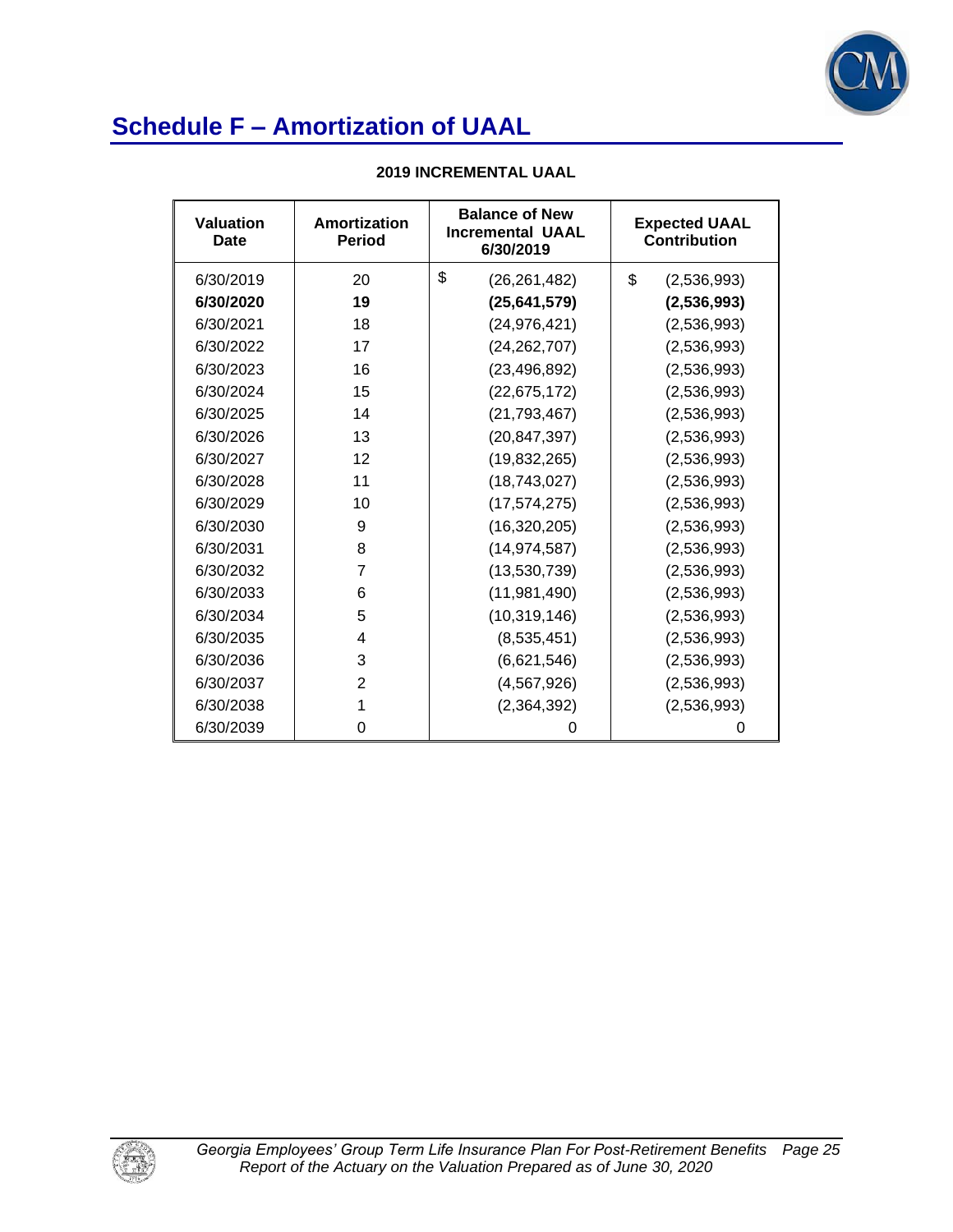

| <b>Valuation</b><br><b>Date</b> | Amortization<br><b>Period</b> | <b>Balance of New</b><br><b>Incremental UAAL</b><br>6/30/2020 | <b>Expected UAAL</b><br><b>Contribution</b> |  |
|---------------------------------|-------------------------------|---------------------------------------------------------------|---------------------------------------------|--|
| 6/30/2020                       | 20                            | \$<br>(75, 826, 177)                                          | \$<br>(7, 325, 194)                         |  |
| 6/30/2021                       | 19                            | (74, 036, 294)                                                | (7, 325, 194)                               |  |
| 6/30/2022                       | 18                            | (72, 115, 749)                                                | (7, 325, 194)                               |  |
| 6/30/2023                       | 17                            | (70, 055, 005)                                                | (7, 325, 194)                               |  |
| 6/30/2024                       | 16                            | (67, 843, 826)                                                | (7,325,194)                                 |  |
| 6/30/2025                       | 15                            | (65, 471, 231)                                                | (7, 325, 194)                               |  |
| 6/30/2026                       | 14                            | (62, 925, 437)                                                | (7, 325, 194)                               |  |
| 6/30/2027                       | 13                            | (60, 193, 799)                                                | (7, 325, 194)                               |  |
| 6/30/2028                       | 12                            | (57, 262, 752)                                                | (7, 325, 194)                               |  |
| 6/30/2029                       | 11                            | (54, 117, 739)                                                | (7, 325, 194)                               |  |
| 6/30/2030                       | 10                            | (50, 743, 140)                                                | (7, 325, 194)                               |  |
| 6/30/2031                       | 9                             | (47, 122, 195)                                                | (7,325,194)                                 |  |
| 6/30/2032                       | 8                             | (43, 236, 921)                                                | (7, 325, 194)                               |  |
| 6/30/2033                       | 7                             | (39,068,022)                                                  | (7, 325, 194)                               |  |
| 6/30/2034                       | 6                             | (34, 594, 794)                                                | (7, 325, 194)                               |  |
| 6/30/2035                       | 5                             | (29, 795, 019)                                                | (7,325,194)                                 |  |
| 6/30/2036                       | 4                             | (24, 644, 862)                                                | (7, 325, 194)                               |  |
| 6/30/2037                       | 3                             | (19, 118, 743)                                                | (7, 325, 194)                               |  |
| 6/30/2038                       | $\overline{2}$                | (13, 189, 217)                                                | (7, 325, 194)                               |  |
| 6/30/2039                       | 1                             | (6,826,835)                                                   | (7,325,194)                                 |  |
| 6/30/2040                       | 0                             | 0                                                             | 0                                           |  |

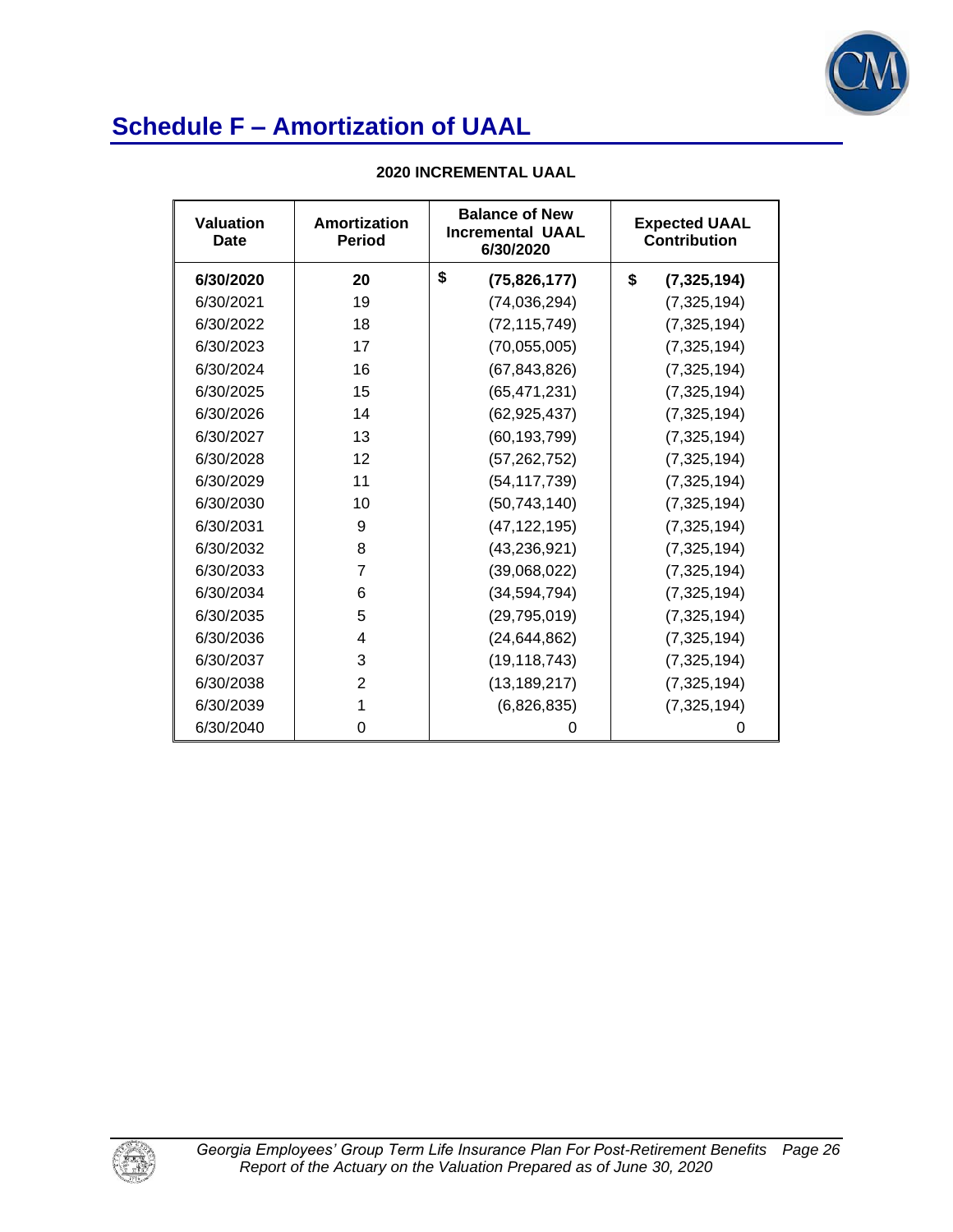

## **Schedule G – Summary of Main Plan Provisions**

### **AS INTERPRETED FOR VALUATION PURPOSES**

| <b>Eligibility for Coverage</b> | Membership in the Employees' Retirement System of<br>Georgia (ERS), the Georgia Legislative Retirement System<br>(LRS) or the Judicial Retirement System (JRS). ERS new<br>entrants on and after January 1, 2009 and JRS and LRS new<br>entrants on and after July 1, 2009 are excluded from<br>membership.                                                                                                        |
|---------------------------------|--------------------------------------------------------------------------------------------------------------------------------------------------------------------------------------------------------------------------------------------------------------------------------------------------------------------------------------------------------------------------------------------------------------------|
| <b>Premiums</b>                 |                                                                                                                                                                                                                                                                                                                                                                                                                    |
| <b>Before Retirement</b>        | <b>ERS Old Plan Members (Hired before July 1, 1982)</b><br>Member pays 0.45% of monthly salary. State picks up<br>0.22% of the member premium.                                                                                                                                                                                                                                                                     |
|                                 | <b>ERS New Plan Members (Hired on or after July 1, 1982 and</b><br>before January 1, 2009),<br>LRS Members and JRS Members Member pays 0.23% of<br>monthly salary.                                                                                                                                                                                                                                                 |
|                                 | All ERS and LRS members pay the above premiums. If the<br>member is not covered under the Group Term Life Insurance<br>(GTLI) Plan, employee contributions with interest are<br>refunded upon termination of State employment. Otherwise,<br>no premiums are refundable. Participation is voluntary for<br>JRS Members.                                                                                            |
| After Retirement                | If employed prior to April 1, 1964 or reemployed after<br>April 1, 1964 with creditable service established for the<br>period prior to April 1, 1964, the member pays $\frac{1}{2}$ of 1% of the<br>monthly salary payable the last month preceding retirement.<br>If employed after April 1, 1964 with no creditable service<br>established for the period prior to April 1, 1964, the member<br>pays no premium. |
| Coverage                        |                                                                                                                                                                                                                                                                                                                                                                                                                    |
|                                 | The amount of insurance is 18 times monthly earnable<br>compensation (frozen at age 60). For a member with no<br>creditable service prior to April 1, 1964, the amount<br>decreases from age 60 by 1/2 of 1% per month until age 65, at<br>which point the member will be covered for 70% of the age<br>60 coverage.                                                                                               |
|                                 | The insurance amount for a retiree with creditable service<br>prior to April 1, 1964 is the full amount of insurance in effect                                                                                                                                                                                                                                                                                     |



on the date of retirement.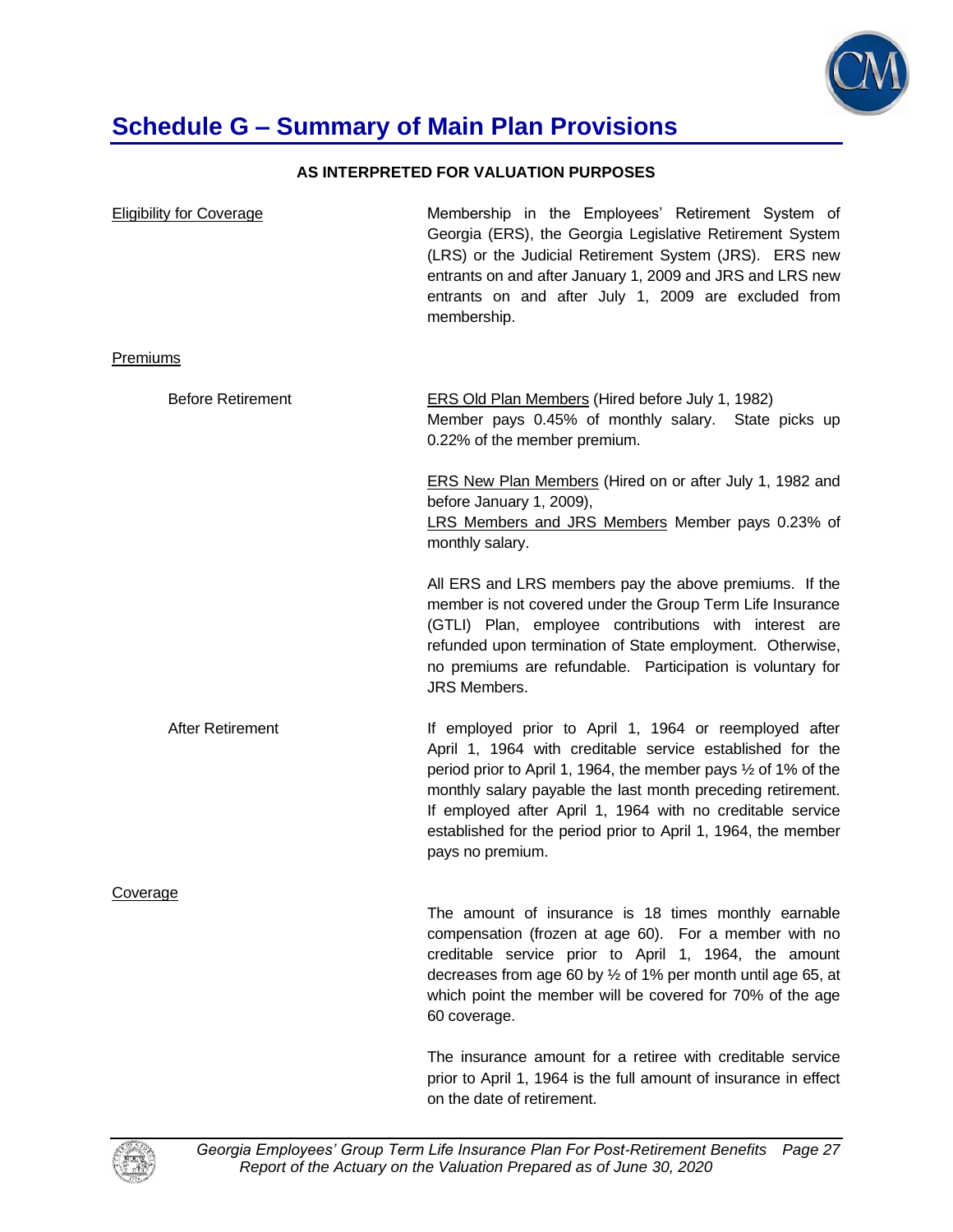

## **Schedule G – Summary of Main Plan Provisions**

The insurance amount for a service retiree who retires before July 1, 1998 with no creditable service prior to April 1, 1964 is 40% of the amount of insurance at age 60 or at termination, if earlier.

The insurance amount for a disability retiree who retires before July 1, 1998 with no creditable service prior to April 1, 1964 is 18 times earnable compensation at retirement, reduced to 40% of such amount at age 60.

The insurance amount for a service retiree who retires on or after July 1, 1998 with no creditable service prior to April 1, 1964 is 70% of the amount of insurance at age 60 or at termination, if earlier.

The insurance amount for a disability retiree who retires on or after July 1, 1998 with no creditable service prior to April 1, 1964 is 18 times earnable compensation at retirement, reduced to 70% of such amount at age 60.